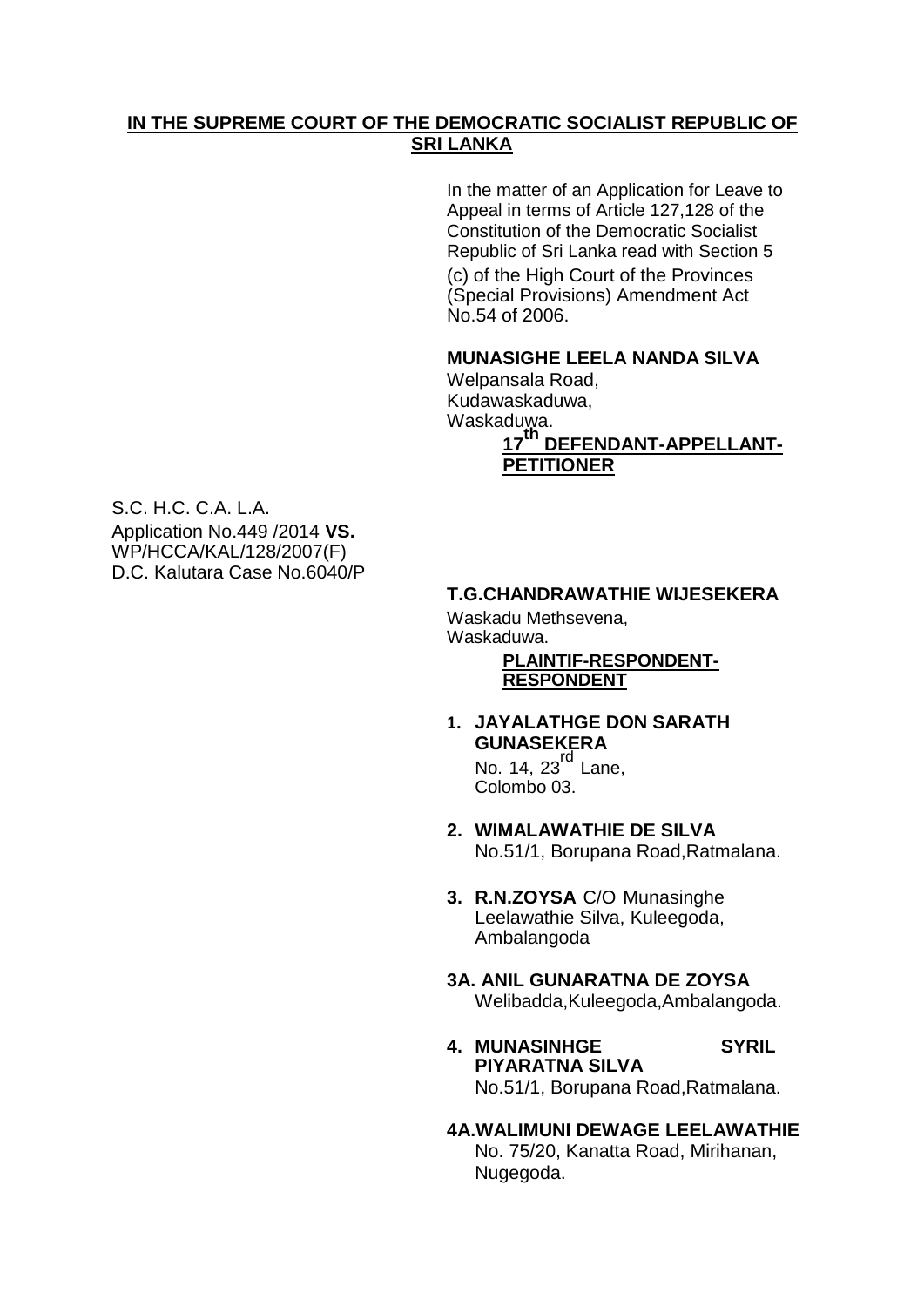- **5. MUNASINGHE ANULA DE SILVA**  Pririvana Rathna Sri Road, Pinwatta,Panadura.
- **6. PERCY KUMARA SILVA**  Pririvana Road,Rathna Sri, Pinawatta, Panadura.
- **7. MUNASINGHE SARATHCHANDRA,**  Rathna Sri, Pririvana Road, Pinawatta, Panadura.
- **8. M.D.MALALASEKERA**  No. 513/1, Nalluruwa,Panadura.
- **9. MUNASINGHE BOID KULASENA**  Wellawatta, Kuleegoda, Ambalangoda.
- **10.SRIYANANDA MUNASUNGHE**  Madawela, Ulpotha, Matale,
- **11. MUNASINGHE TICKMEN DE SILVA**  Welpansala Road,Kudawaskaduwa, Waskaduwa.

#### **12. MUNASINGHE NANCY DE SILVA**

.

Welpansala Road,Kudawaskaduwa, Waskaduwa.

#### **13. RANANALINA WICGKRAMATILLAKE**  Welpansala Road,Kudawaskaduwa, Waskaduwa.

#### **14. MUNASINGHE DAYANANDA DE SILVA**

Welpansala Road,Kudawaskaduwa, Waskaduwa.

#### **15. MUNASINGHE CHITHRA NANDA DE SILVA**

Welpansala Road,Kudawaskaduwa, Waskaduwa.

#### **16. MUNASINGHE VIJITHA NANDA DE SILVA**

Welpansala Road,Kudawaskaduwa, Waskaduwa.

#### **18.S. HARISON SILVA**

"Shanthi, Peter Place, Leegamuwa.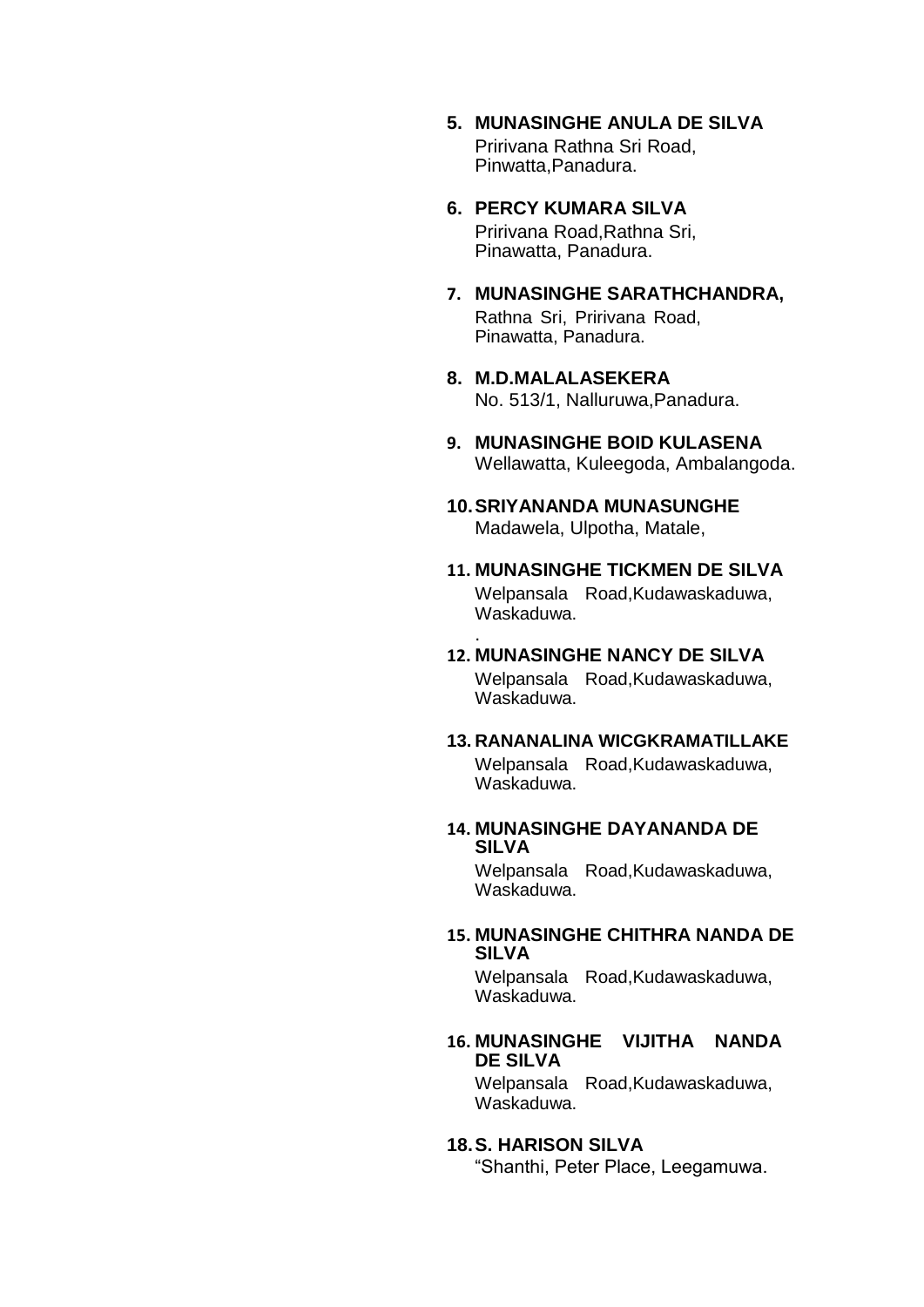#### **19.S. WILSON SILVA**

"Shanthi, Peter Place, Leegamuwa.

#### **20.F. EUGENE SILVA**

"Shanthi, Peter Place, Leegamuwa.

#### **21.VITHANAGE SUMANADASA**

Wellamawala, Uduwara, Anuguruwathota.

#### **22.MESSIRI SEEDIN SILVA**

Welpansala Road,Kudawaskaduwa, Waskaduwa.

### **23.MASILIN SILVA**

Welpansala Road,Kudawaskaduwa, Waskaduwa.

# **24.MESSIRI ALJIN SILVA**

Bogasa Asala Nainaduwa, Kudawaskaduwa,Waskaduwa.

#### **25.MESSIRI WEWLIN SILVA**

Sri Subuthi Mawatha, Kudawaskaduwa.

#### **26.CHANDRA PATHMINI DE SILVA**  Sri Subuthi Mawatha, Kudawaskaduwa.

#### **27.GUNEDRAWATHIE**  Sri Subuthi Mawatha, Kudawaskaduwa.

#### **28.RANASINGHE ARACHCHIGE ALPI NONA**  Sri Rahula Mawatha,Maho.

# **29.GUNENDRA PRIYAWADA**

Sri Rahula Mawatha,Maho.

# **30.GUNENTHTHI GAMINI**

Sri Rahula Mawatha,Maho.

#### **31.GUNENTHTHI SUSANTHA**  Sri Rahula Mawatha,Maho.

**DEFENDANTS-RESPONDENTS-RESPONDENTS**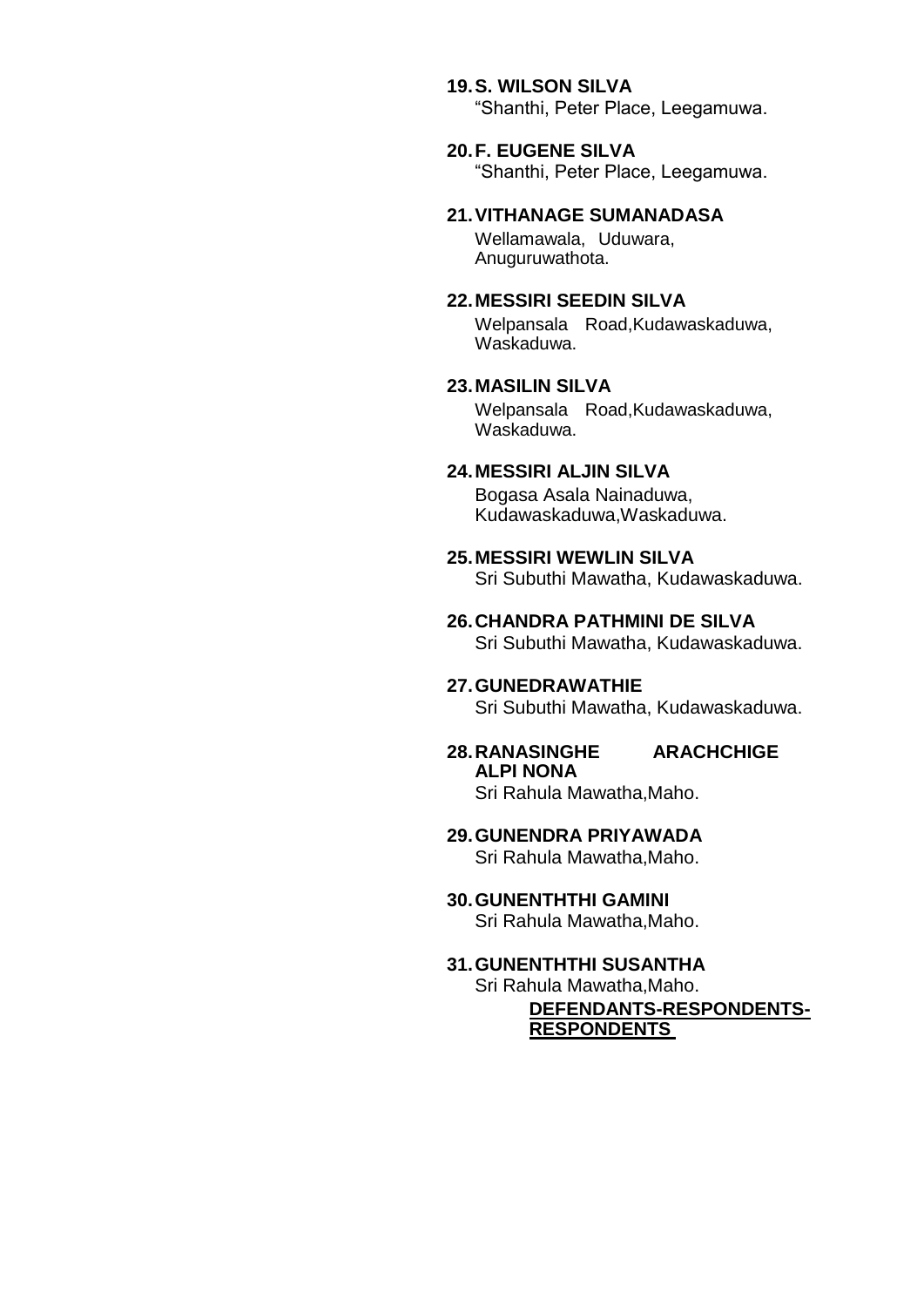SUPREME COURT Sisira J. De Abrew J. Nalin Perera J. Prasanna Jayawardena, PC. J.

COUNSEL: Jagath Halpandeniya with Udara Suwandarachchi for the 17" Defendant-Appellant-Petitioner. Sanjeewa Ranaweera for the Plaintiff-Respondent-Banjoona Hanamoora for the Plantin Higgenath.<br>Respondent. Charith Galhena for the 24<sup>th</sup> – 26<sup>th</sup> Defendants-Respondents-Respondents.

| ARGUED ON:                  | $12^{th}$ July 2016                                                                                                                                                                                                  |
|-----------------------------|----------------------------------------------------------------------------------------------------------------------------------------------------------------------------------------------------------------------|
| <b>WRITTEN SUBMISSIONS:</b> | 17 <sup>th</sup> Defendant-Appellant-Petitioner"s Written<br>Submissions tendered on 26 <sup>th</sup> July 2016.<br>Plaintiff-Respondent-Respondent"s Written<br>Submissions tendered on 26 <sup>th</sup> July 2016. |
| DECIDED ON:                 | 30 <sup>th</sup> September 2016                                                                                                                                                                                      |

Prasanna Jayawardena, PC, J

This Order is on a preliminary objection raised by learned Counsel for the Plaintiff-Respondent-Respondent ["Plaintiff"] who submits that, the present Application made by the 17<sup>th</sup> Defendant-Appellant-Petitioner ["17<sup>th</sup> Defendant"] violates Rule 28 (5) of the Supreme Court Rules, 1990 and that, therefore, the Application should be rejected.

The preliminary objection is on the ground that,  $17<sup>th</sup>$  Defendant's Petition filed in this Court seeking Leave to Appeal from the Judgment of the High Court of Civil Appeal (Holden in Kalutara) does not name as a Respondent, the 1<sup>st</sup> Defendant in the original Action in the District Court of Kalutara who was also the 1<sup>st</sup> Defendant-Respondent in the Appeal made to the High Court.

Before examining whether this preliminary objection ought to be sustained, I should state the relevant facts.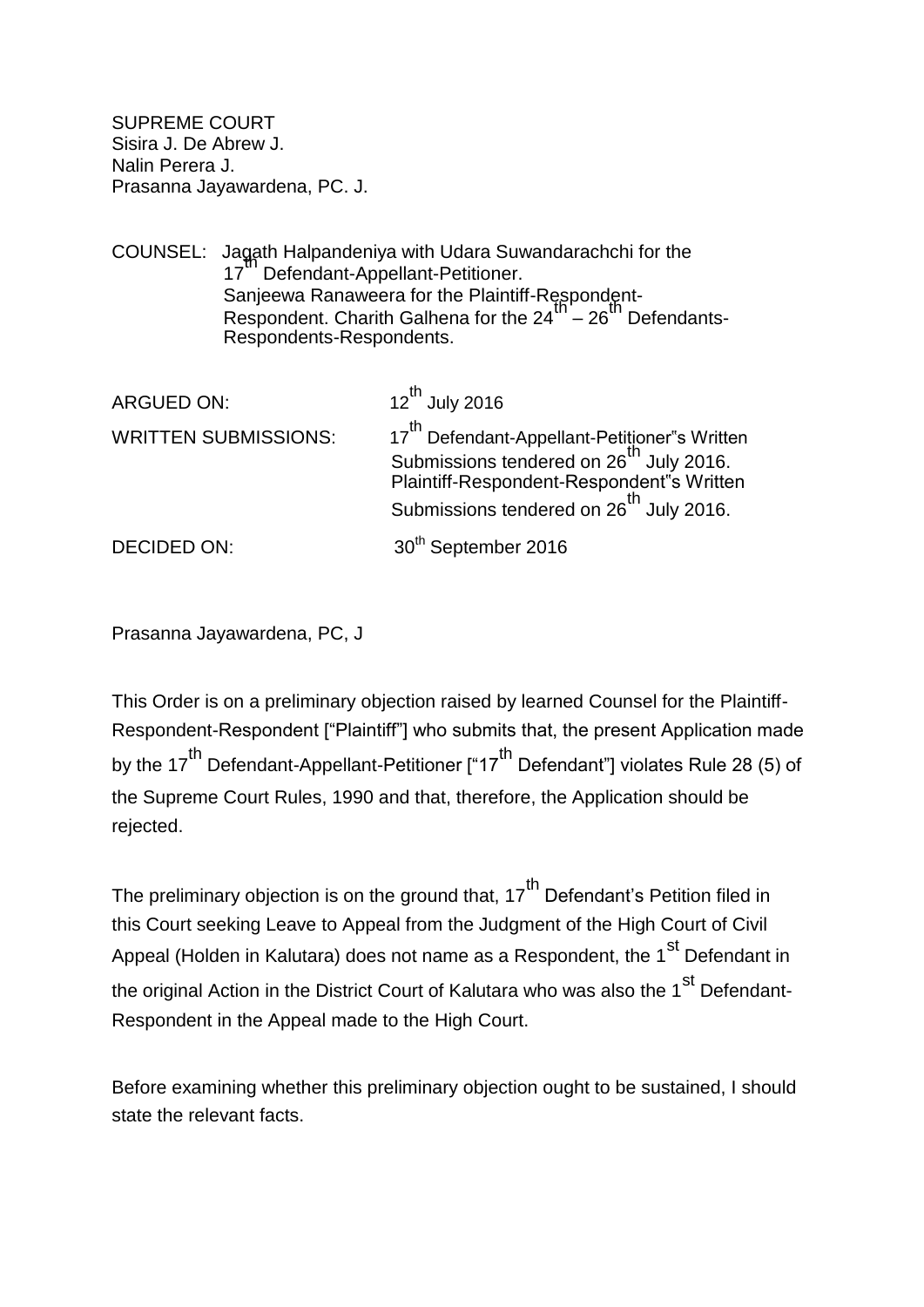The Plaintiff instituted this Action against the 1<sup>st</sup> Defendant named *"Munasingha*" *Nilmini Renuka Wijesekera of Methsevana, Kuda Waskaduwa, Waskaduwa"* and 24 other Defendants seeking to partition an allotment of land situated in Waskaduwa. After the institution of the Action, 6 more Defendants were added. Thus, there were 31 Defendants when this Case went to Trial in the District Court.

The 1<sup>st</sup> Defendant filed a Statement of Claim stating that, the 1<sup>st</sup> Defendant is entitled to a 5130/17280<sup>th</sup> share of the land. The 1<sup>st</sup> Defendant also made claims in respect of the buildings and crops on the land. The Record of the Case in the District Court shows that, the 1<sup>st</sup> Defendant participated in and gave evidence at the Trial and that she was represented by Counsel who appeared for her throughout the Trial.

Several of the other Defendants including the 17<sup>th</sup> Defendant contested the Case claiming shares in the land. Some of these Defendants, including the 17<sup>th</sup> Defendant, gave evidence at the Trial and were represented by their Counsel.

The learned District Judge entered Judgment partitioning the land in the following manner: an undivided  $7/12^{th}$  share jointly to the Plaintiff and the 1<sup>st</sup> Defendant and the remaining undivided  $5/12^{th}$  share to the  $22^{nd}$  to  $25^{th}$  and  $29^{th}$  Defendants. It was also decreed that, the buildings and crops upon the land be allotted to the aforesaid parties according to their respective shares – *ie:* to the Plaintiff, 1<sup>st</sup> Defendant and  $22^{nd}$  to  $25^{th}$  and  $29^{th}$  Defendants.

The other Defendants, including the 17<sup>th</sup> Defendant, received no shares in the land.

Being dissatisfied with this Judgment, the  $17<sup>th</sup>$  Defendant filed an Appeal in the High Court praying that, the Judgment of the District Court be set aside, that the Case be sent back to the District Court for Trial *de novo* and that, the 17<sup>th</sup> Defendant be awarded the rights she claimed in respect of the land.

The Caption of the 17<sup>th</sup> Defendant's Petition of Appeal to the High Court named only the Plaintiff and the 1<sup>st</sup> Defendant as Respondents and omitted to name the 2<sup>nd</sup> to 31<sup>st</sup> Defendants as Respondents.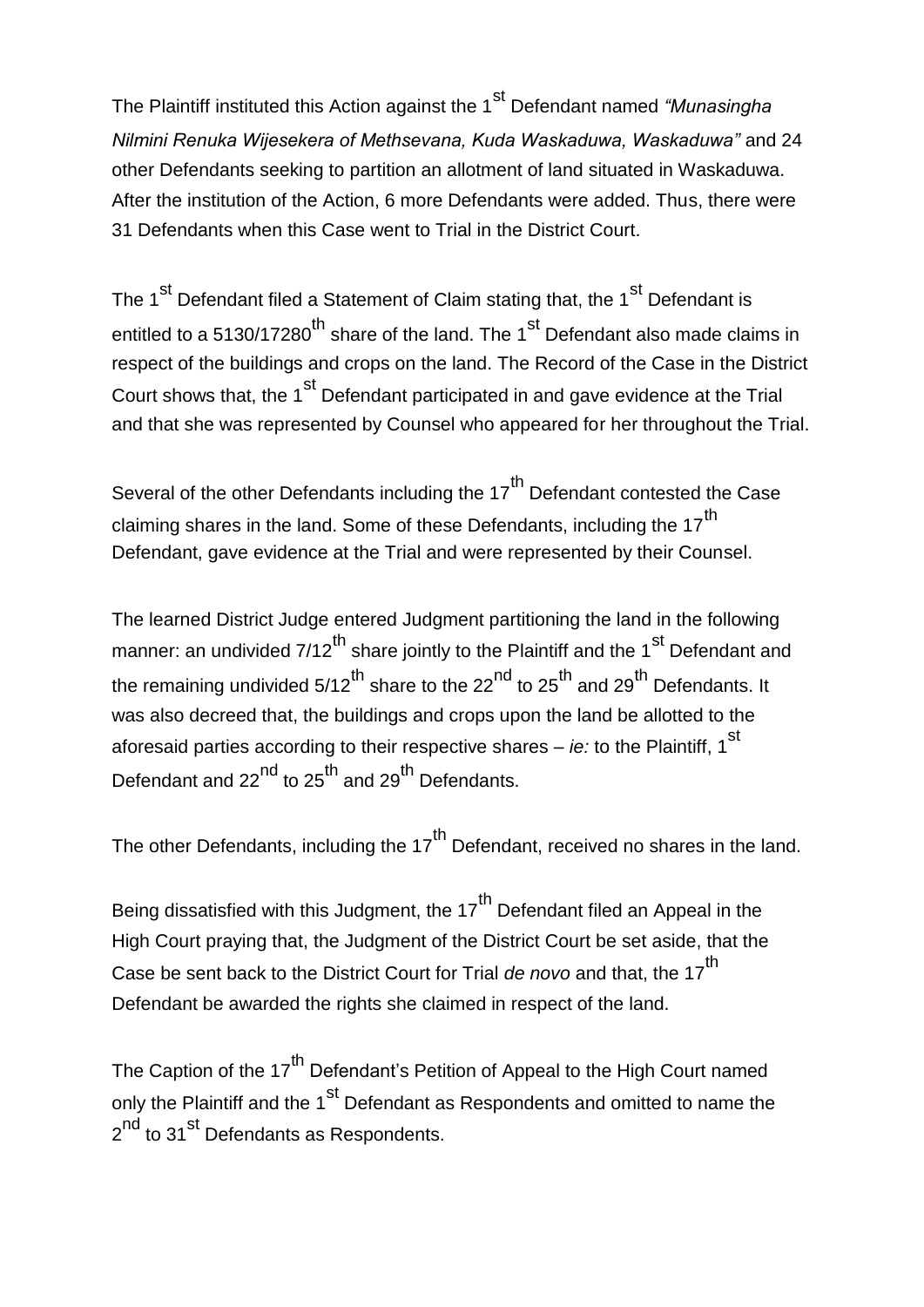When the Appeal was taken up for Argument before the High Court, learned Counsel appearing on that day for both the Plaintiff and the  $1<sup>st</sup>$  Defendant raised a preliminary objection that, the Appeal could not be maintained and should be dismissed since the 17<sup>th</sup> Defendant had failed to name the  $2^{nd}$  to 31<sup>st</sup> Defendants as Respondents in the Petition of Appeal. This preliminary objection was upheld by the learned High Court Judge who dismissed the Appeal on that ground, by his Judgment dated 28<sup>th</sup> July 2014.

Thereupon, the  $17<sup>th</sup>$  Defendant filed a Petition dated  $05<sup>th</sup>$  September 2014 in this Court, seeking Leave to Appeal from the aforesaid Judgment of the High Court.

However, the 1<sup>st</sup> Defendant in the District Court - namely *"Munasingha Nilmini Renuka Wijesekera of Methsevana, Kuda Waskaduwa, Waskaduwa"* - who was also the 1<sup>st</sup> Defendant-Respondent in the Petition of Appeal filed in the High Court, was *not* named as the 1<sup>st</sup> Defendant-Respondent-Respondent in the 17<sup>th</sup> Defendant"s aforesaid Petition filed in this Court.

Instead, the Caption to the 17<sup>th</sup> Defendant's Petition in this Court named one *"Jayalathge Don Sarath Gunasekera, No. 14, 23rd Land, Colombo 3."* as the 1st Defendant (in the District Court), the 1<sup>st</sup> Defendant-Respondent (in the High Court of Appeal) and the 1<sup>st</sup> Defendant-Respondent-Respondent (in this Court)- – *ie:* an entirely different person was named and an entirely different address was stated in all three places in the Caption where the 1<sup>st</sup> Defendant's name *should* have appeared.

This Application was first taken up for support in this Court on 24th November 2014. On that day, the 17<sup>th</sup> Defendant, the Plaintiff and the 23<sup>rd</sup> to 26<sup>th</sup> Defendants-Respondents-Respondents were represented by Counsel. However, the Application for Leave to Appeal was not supported on that day since the 23<sup>rd</sup> to 26<sup>th</sup> Defendants-Respondents-Respondents moved to have this matter re-fixed for Support as their Counsel was not able to be present in Court ion that day.

The Journal Entry of 24th November 2014 also records *"Counsel for the petitioner moves that he be granted leave to amend the caption. Application to amend the*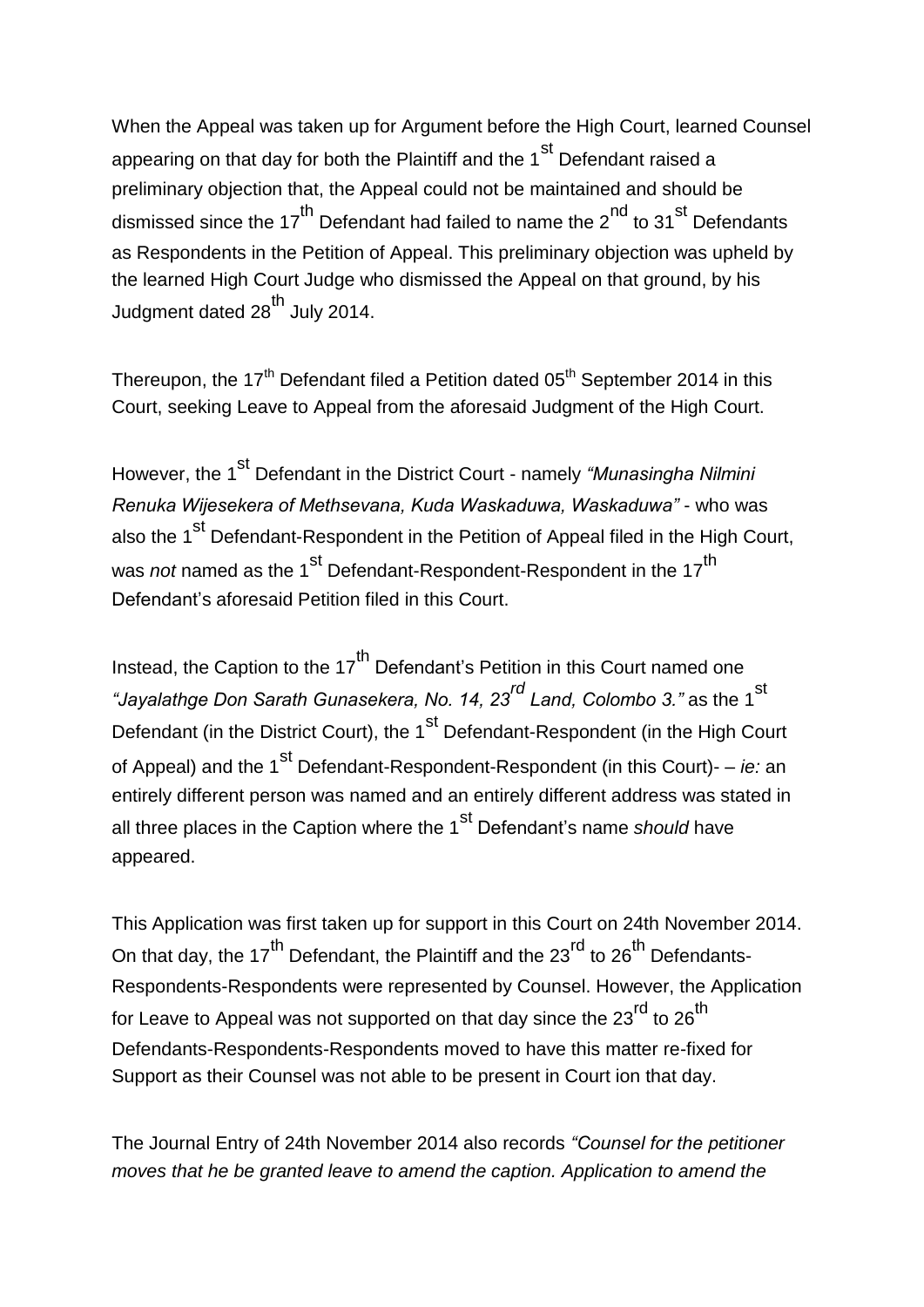*caption is allowed. Any amendments to the caption should be made within one month of today"*.

Thereafter, the 17<sup>th</sup> Defendant has filed an amended Caption on 22<sup>nd</sup> December 2014. This amended Caption cites the correct name of *: "Munasingha Nilmini Renuka Wijesekera of Methsevana, Kuda Waskaduwa, Waskaduwa"*, as the 1st Defendant (in the District Court), the 1<sup>st</sup> Defendant-Respondent (in the High Court of Appeal) and the 1<sup>st</sup> Defendant-Respondent-Respondent (in this Court).

However, there is no subsequent Order made by this Court accepting the amended Caption. The record also does not indicate that any of the Respondents were given Notice of the amended Caption which was filed on 22<sup>nd</sup> December 2014.

It is also evident from the record that, Notice to Munasingha Nilmini Renuka Wijesekera ["Nilmini Renuka"] was not tendered by the 17<sup>th</sup> Defendant after the amended Caption was filed on  $22<sup>nd</sup>$  December 2014. Further, the 17<sup>th</sup> Defendant did not make an application for Notice to be sent to her. Thus, up to this date, Nilmini Renuka has not been given any Notice of this Application for Leave to Appeal.

When this Application for Leave to Appeal was taken up for Support on 30<sup>th</sup> September 2015, learned Counsel for the Plaintiff-Respondent raised the aforesaid preliminary objection that, the  $17<sup>th</sup>$  Defendant-Petitioner's failure to cite the 1<sup>st</sup> Defendant as a Respondent in the Petition, constitutes a violation of Rule 28 (5) of the Supreme Court Rules, 1990.

Learned Counsel for the 17<sup>th</sup> Defendant replied submitting that, an application had been made to amend the Caption on  $24<sup>th</sup>$  November 2014 and submitted that, the said application was allowed by the Court.

In these circumstances, the Inquiry into the aforesaid preliminary objection was fixed for 19<sup>th</sup> January 2016 and was, thereafter, taken up by us on 12<sup>th</sup> July 2016 and was reserved for Order on the preliminary objection. I will now make that Order.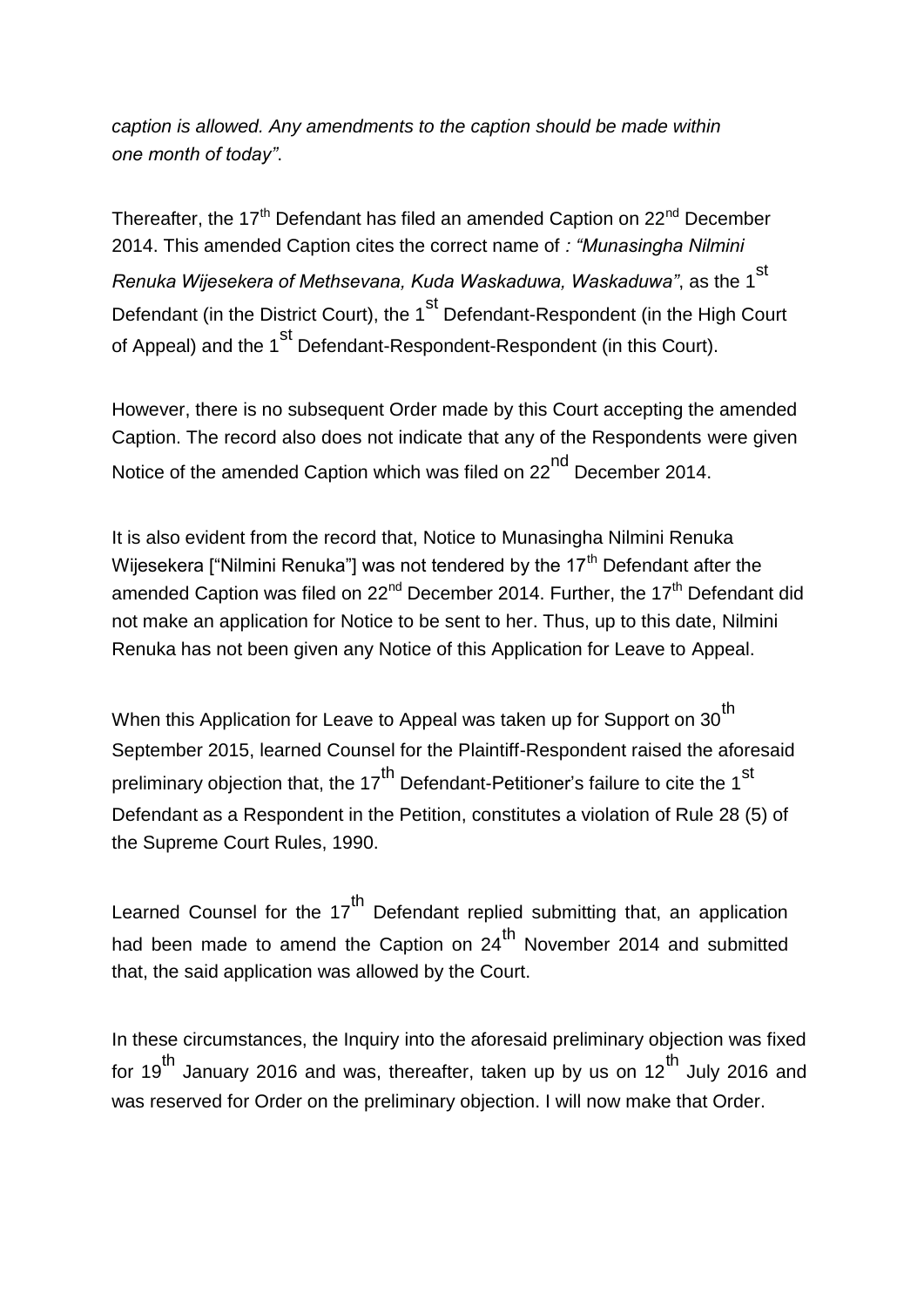Firstly, it is clear that, a need to examine whether the preliminary objection ought to be sustained will *not* arise if this Court is of the view that, prior to the preliminary objection being raised on 30<sup>th</sup> September 2015, Nilmini Renuka has been duly named and included as the 1<sup>st</sup> Defendant-Respondent-Respondent by reason of the amended Caption filed on 22 $<sup>nd</sup>$  December 2014 (which correctly names her).</sup>

In this regard, the simple fact of the matter is that, Nilmini Renuka was not named in the Petition dated 05<sup>th</sup> September 2014 and, therefore, she was *not* a party to this Application at the time it was filed in this Court. Needless to say, it is only the parties who are named in a Petition, who can be regarded as parties to the Application.

Notice of the Application was despatched to the Plaintiff on  $02<sup>nd</sup>$  October 2014 who filed her Proxy and a Caveat on  $16<sup>th</sup>$  October 2014 stating that she intended to obiect to the 17<sup>th</sup> Defendant's Application. Nilmini Renuka was not a party to this Application, at that time either.

Next, it is to be noted that, any Application seeking Leave to Appeal from a Judgment of the High Court in favour of Nilmini Renuka, would usually be time barred unless it is filed within 42 days of  $28<sup>th</sup>$  July 2014, which is the date on which the Judgment of the High Court was delivered. This is established Law which does not need to be recounted here – *vide:* JINADASA vs. HEMAMALI [2011 1 SLR 337].

In the aforesaid circumstances, the subsequent insertion of the name of Nilmini Renuka as a Respondent to this Application will amount to an amendment of the Petition by the addition of a Party, which can be done only by an Order of Court specifically permitting the amendment of the Petition by the addition of Nilmini Renuka as a Respondent.

It is established law that, an Order of that nature can be made only after the opposing parties were given notice of the proposed amendment and were heard in opposition if they wished to oppose the amendment. This is particularly so, since the opposing parties may be entitled to object to the proposed amendment on the grounds of time bar if the amendment was sought after the expiry of 42 days from  $28^{th}$  July 2014.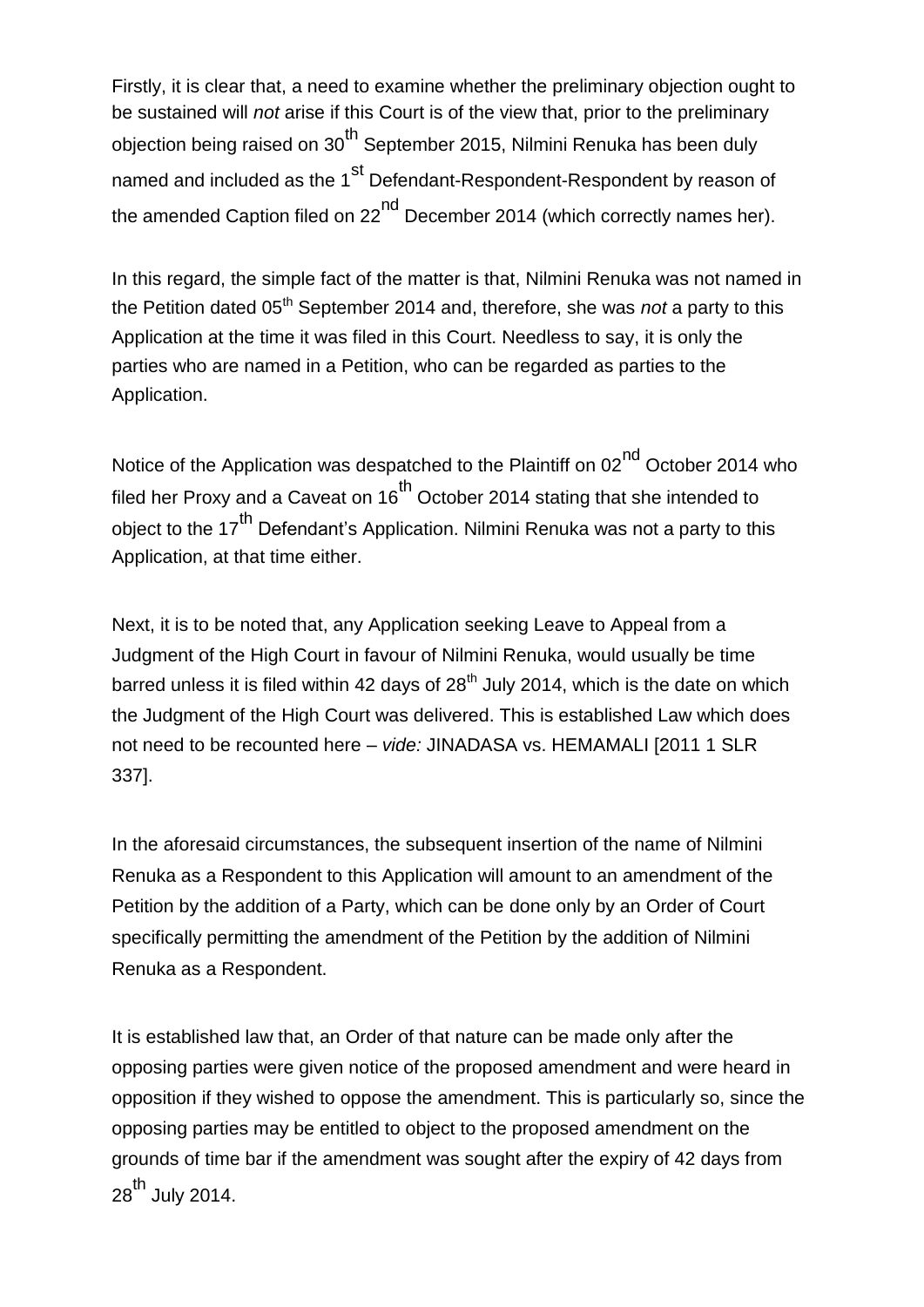In the aforesaid circumstances, the best and, in my view, proper course of action which the  $17<sup>th</sup>$  Defendant should have followed, was to make an application, by way of a motion and affidavit, with due notice to the Respondents and Nilmini Renuka who was sought to be added, stating the nature of the amendment which the 17<sup>th</sup> Defendant wished to make and seeking the permission of Court to make the amendment.

However, the  $17<sup>th</sup>$  Defendant did not do so.

Instead, the Journal Entry of  $24<sup>th</sup>$  November 2014 is the only record we have as to what the  $17<sup>th</sup>$  Defendant chose to do, which was to make an oral application when the Case came up in Court for support on that day.

At this point, it should be noted that,  $24^{th}$  November 2014 is long after the expiry of 42 days from the date on which the Judgment of the High Court was delivered. Therefore, any application to amend the Petition by *adding* Nilmini Renuka as a Respondent, was *prima facie* time barred by that time.

The Journal Entry of 24<sup>th</sup> November 2014 indicates that, when this Case came up for Support on that day, Counsel appearing for the  $17<sup>th</sup>$  Defendant only stated that he moved that *"he be granted leave to amend the caption".* There is an absence of any detail and a lack of any explanation in this application, which does not help the 17<sup>th</sup> Defendant. The manner in which the application was couched could well suggest a need to correct only a minor and obvious typographical mistake.

I am of the considered view that, if the  $17<sup>th</sup>$  Defendant wished to amend the Petition by the addition of Nilmini Renuka as a Respondent in the Caption and chose to leave this to be made by way of an oral application on  $24<sup>th</sup>$  November 2014, then the very least that should have been done was for Counsel to clearly and frankly spell out the exact nature of the amendment which was sought to be made. The opposing parties would then have been advised of the proposed amendment and would have had an opportunity to respond by either agreeing to the amendment or opposing it. The permission of the Court for the proposed amendment should have been sought thereafter.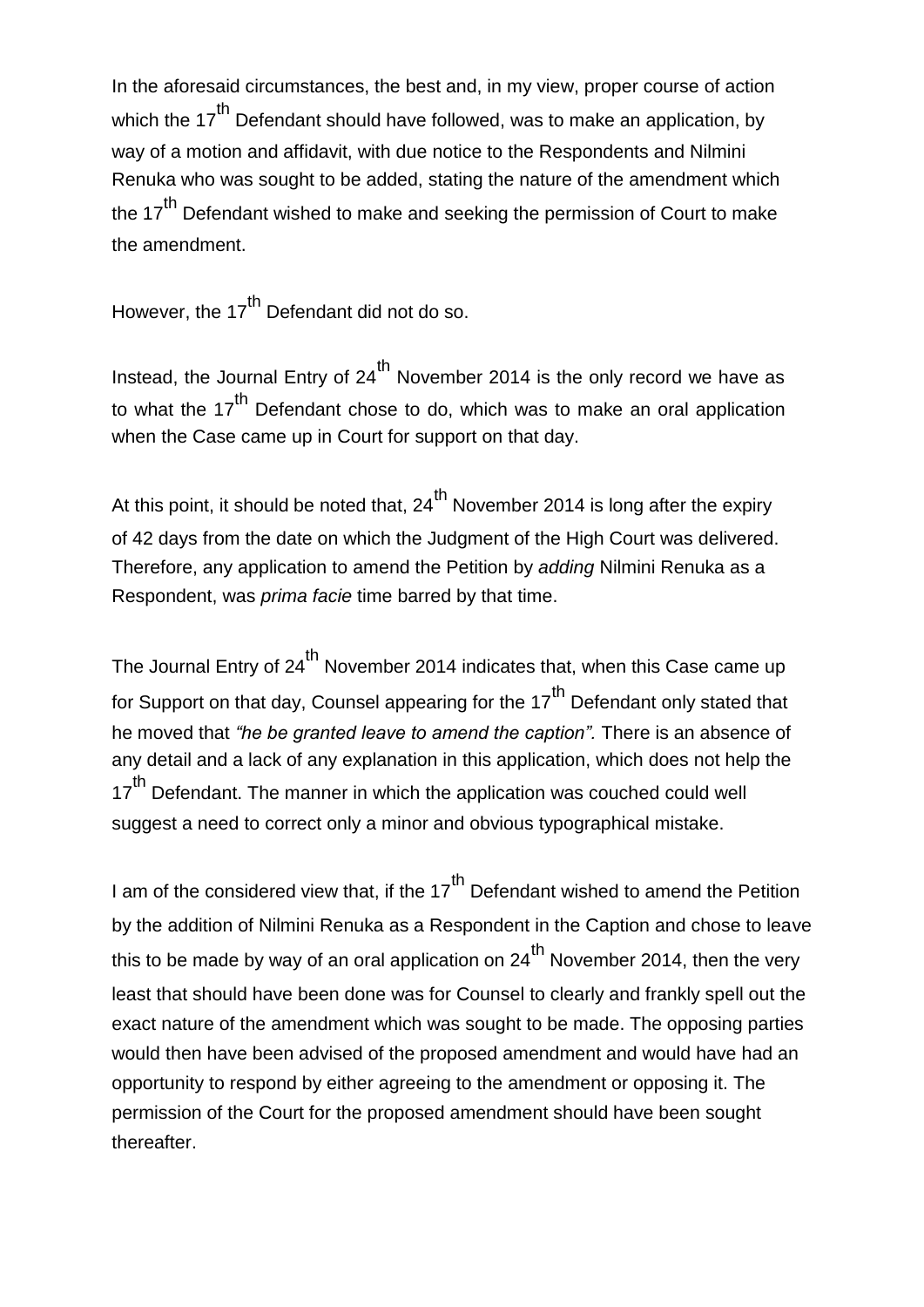However, the Journal Entry indicates that, the nature of the proposed amendment was not disclosed to Court or to the opposing parties on 24<sup>th</sup> November 2014. The Journal Entry does not record any response by the opposing parties. The Journal Entry also establishes that, the consent of the opposing parties was not obtained.

I should mention that, the Journal Entry of  $24^{th}$  November 2014 is the only record we have of what transpired on that day and, therefore, I am obliged to go by what is contained in that Journal Entry.

In my view, the events as recorded in the Journal Entry of  $24^{th}$  November 2014 do not establish that, the  $17<sup>th</sup>$  Defendant made a due and proper application to amend the Petition by the addition of Nilmini Renuka as a Respondent. Further, as I will explain in the next paragraph of this Order, I do not think the Journal Entry can be construed to mean that, on that day, the Court permitted the addition of Nilmini Renuka as a Respondent.

I am of the view that, in the aforesaid circumstances, the part of the Journal Entry which states *"Application to amend the caption is allowed. Any amendments to the caption should be made within one month of today"* can only mean that, the Court gave the 17<sup>th</sup> Defendant an opportunity to tender an amended Caption subject to the right of the opposing parties to object to any amendment which was sought to be made and for the Court to, thereafter, make an Order on whether or not the proposed amendment should be permitted.

The above interpretation of the Journal Entry is reinforced by my certainty that, if the Court had, on 24<sup>th</sup> November 2014, intended to permit the amending of the Petition by the addition of Nilmini Renuka as a Respondent, the Court would have immediately directed that she be given due Notice of the Leave to Appeal Application. The fact that no Order was made for Notice to issue to Nilmini Renuka indicates that, the Court only permitted the  $17<sup>th</sup>$  Defendant to tender an amended Caption subject to the right of the opposing parties to object and for the Court to, thereafter, make an Order on the proposed amendment. The validity of this conclusion is further strengthened by the fact that, where a party seeks to amend a Petition, it is the usual practice to direct that party to tender the proposed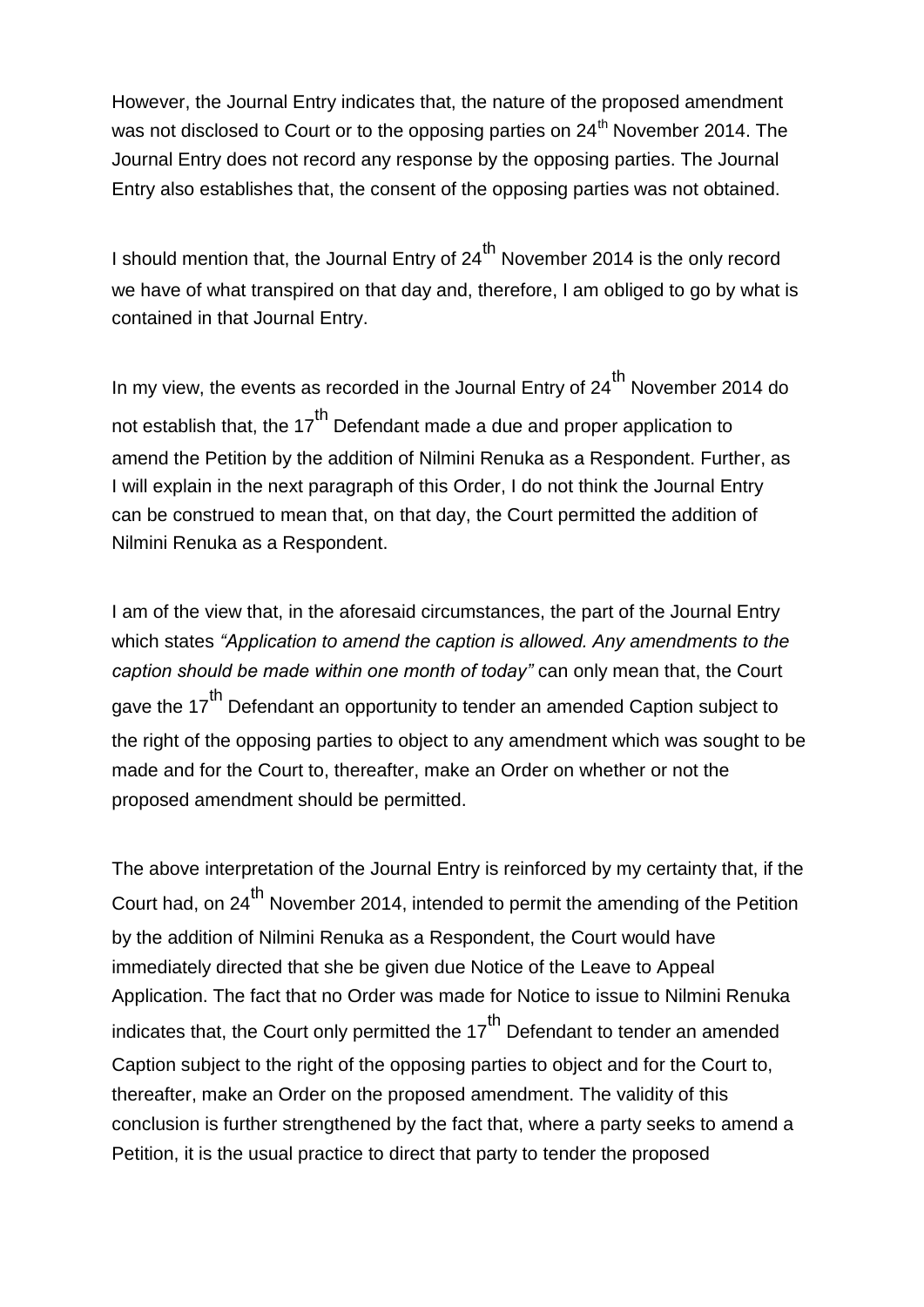amendment so that it can considered after the opposing parties are given the opportunity of examining the proposed amendment and being heard in opposition if they wish to object and for the Court to, only thereafter, make an appropriate Order.

Finally, it seems to me that, the above interpretation is that which can be rightly and fairly accorded to the Journal Entry since the maxim *Actus Curiae Neminen Gravabit* - an act of the Court shall prejudice no man – will apply to prevent this Journal Entry being interpreted in a manner which will cause prejudice to the Respondents.

In these circumstances, I hold that, the amended Caption filed on 22<sup>nd</sup> December 2014 must be treated as having being tendered subject to the objections of the Respondents and that, since there has not been a subsequent Order of Court accepting the amended Caption, the  $17<sup>th</sup>$  Defendant's Petition has not, up to now, been amended by the addition of Nilmini Renuka as a Respondent.

Accordingly, I hold that, at present, Nilmini Renuka is not named as a Respondent to the 17<sup>th</sup> Defendant's Application for Leave to Appeal.

It is evident from the position taken by learned Counsel for the Plaintiff that, the Plaintiff objects to the amendment of the Petition by the *addition* of Nilmini Renuka, as a Respondent. However, before this Court is required to consider whether or not the addition of a party should be permitted, the preliminary objection raised by the Plaintiff has to be decided since it may go to the very maintainability of this Petition.

Therefore, I will now proceed to consider whether the Plaintiff"s preliminary objection should be sustained.

I wish to clarify at the outset that, the merits of the Judgment of the High Court do not come up for consideration when this Court is examining the aforesaid preliminary objection which is solely confined to and based upon the submission that, the  $17^{th}$ Defendant"s Petition to this Court should be rejected on the ground that it violates Rule 28 (5) of the Supreme Court Rules, 1990.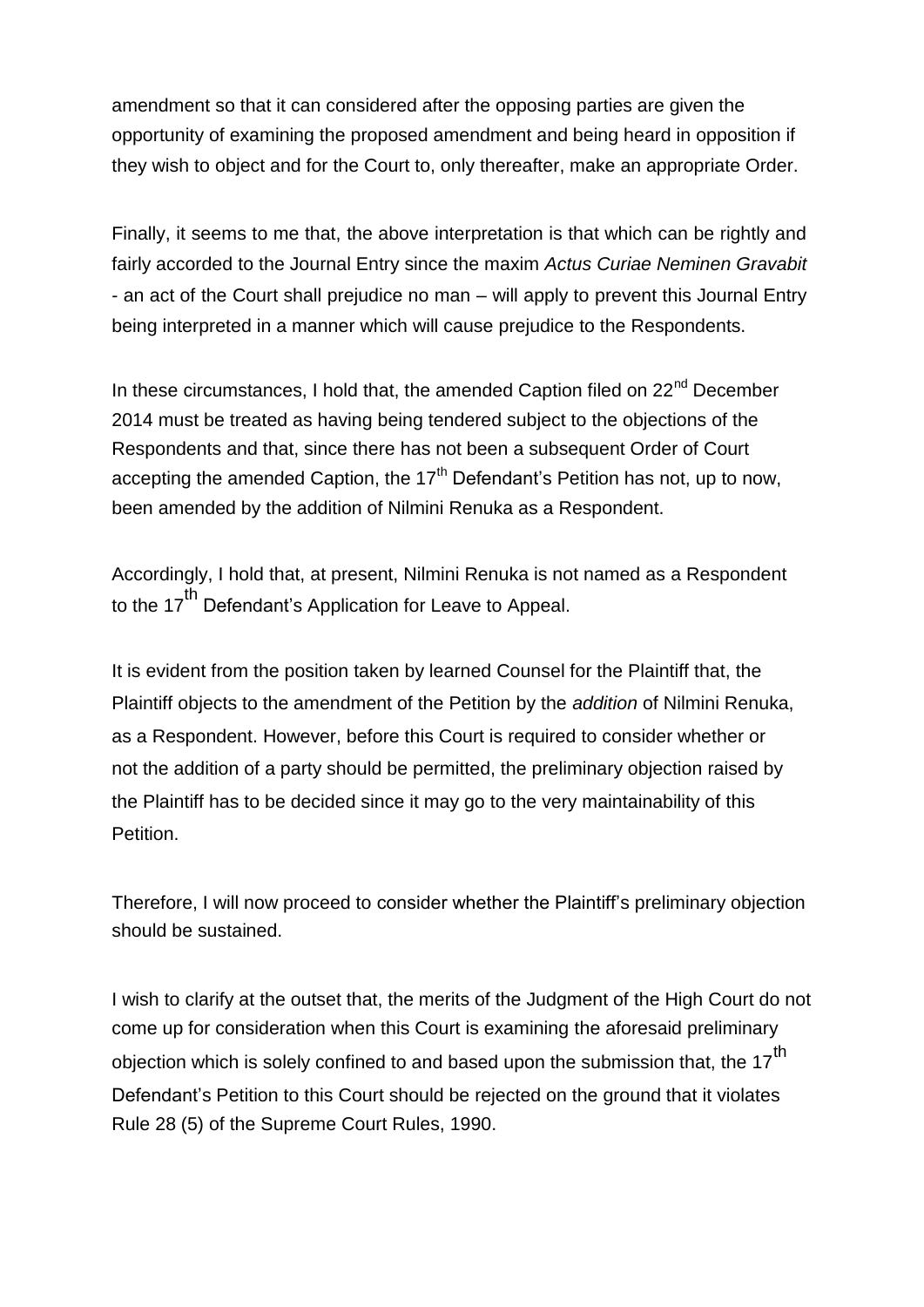The present Application is one praying for Leave to Appeal from the Judgment of a High Court of the Provinces established under Article 154P of the Constitution.

It is settled Law that, the Supreme Court Rules, 1990 apply to such Applications. As explained by Dr.Bandaranayake J (as she then was) in SUDATH ROHANA vs. MOHAMED ZEENA [2011 2 SLR 134], such Applications fall within the category of *"OTHER APPEALS"* referred to in Section C of Part I of the Supreme Court Rules, 1990.This has been also stated in JINADASA vs. HEMAMALI (*supra*) and several other Cases.

Rule 28 which is in Section C of Part I of the Supreme Court Rules, 1990 sets out the requirements and procedural steps that must be complied with when a Petition of Appeal which falls into the category of *"OTHER APPEALS"* in terms of the said Rules, is filed in the Supreme Court. It is to be noted that, in the case of a Petition seeking Leave to Appeal from a Judgment or Order of a High Court of the Provinces established under Article 154P of the Constitution, that Petition will be deemed to be the `Petition of Appeal" in the event this Court grants Leave to Appeal – *vide:* IBRAHIM vs. NADARAJAH [1999 1 SLR 131 at p.132] where Dr. Amerasinghe J explained that, in corresponding circumstances relating to Applications for Special Leave to Appeal, "*The application for leave to appeal is deemed to be the petition of appeal."*.

Rule 28 (5) the Supreme Court Rules, 1990 mandatorily requires that, in the  $17<sup>th</sup>$ Defendant"s Petition *"….. there shall be named as respondents, all parties in whose favour the judgment or order complained against was delivered, or adversely to whom such appeal is preferred, or whose interests may be adversely affected by the success of the appeal, and the names and present addresses of the appellant and the respondents shall be set out in full"*. (emphasis added). It is clear from the wording of Rule 28 (5) that, its requirements are mandatory.

Undoubtedly, the 1<sup>st</sup> Defendant was a party who had to be named as a Respondent by operation of Rule 28 (5) since the Judgments of both lower Courts were in favour of the  $1<sup>st</sup>$  Defendant and the  $1<sup>st</sup>$  Defendant would have been adversely affected if the  $17<sup>th</sup>$  Defendant succeeded in this Court. The 1<sup>st</sup> Defendant was a `necessary party'.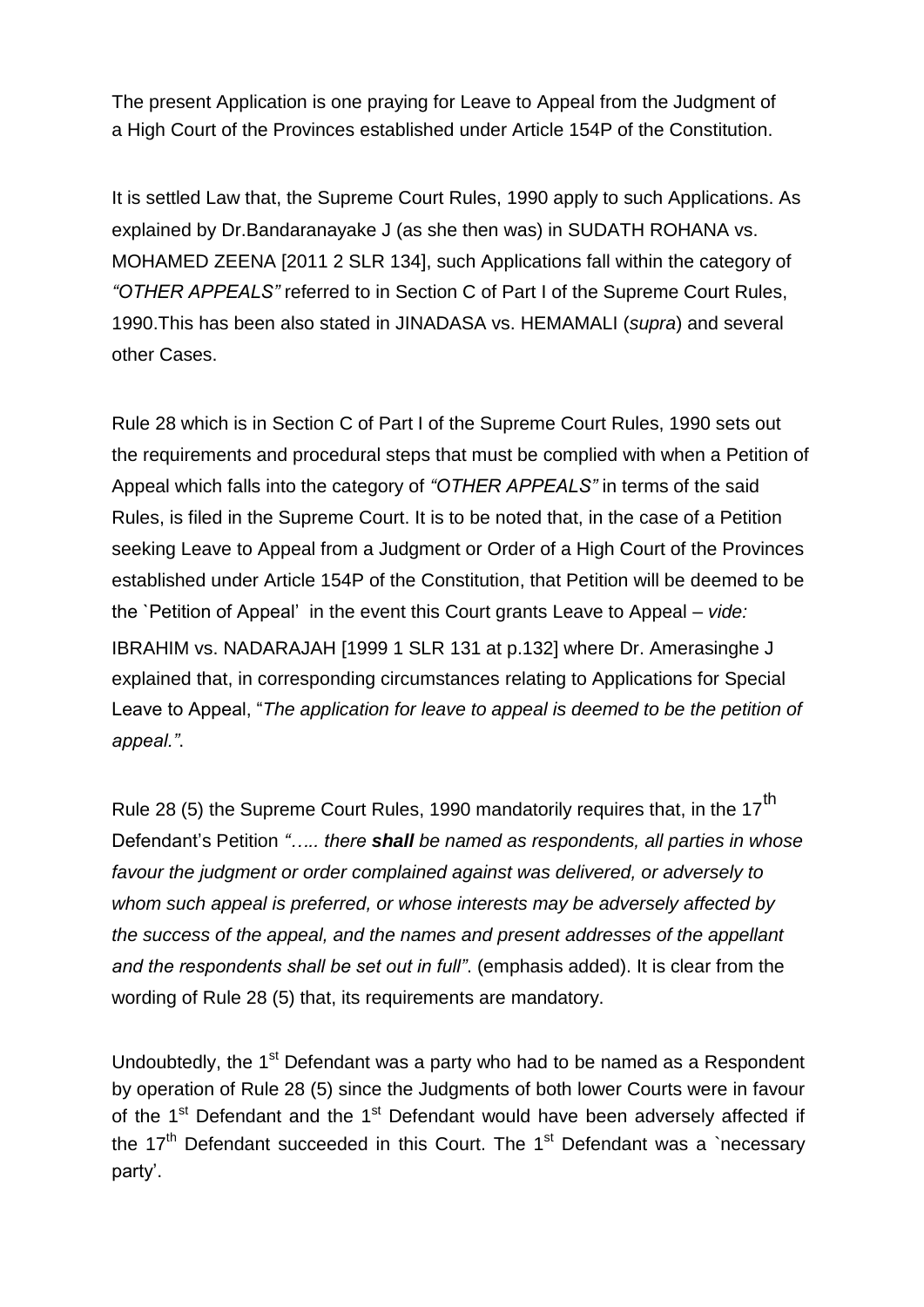Thus, the inescapable conclusion is that, the  $17<sup>th</sup>$  Defendant has violated the mandatory requirements of Rule 28 (5) of the Supreme Court Rules, 1990 by the failure to name the  $1<sup>st</sup>$  Defendant as a Respondent to the Petition. This fact is not disputed by learned Counsel for the 17<sup>th</sup> Defendant.

The next question then is, what the consequence of that violation are ?

The general principle which will apply under the provisions of Chapter LVIII of the Civil Procedure Code when there is a failure to name a Necessary Party as a Respondent to a Petition of Appeal, is set out in the leading Case of IBRAHIM vs. BEEBEE [19 NLR 289], which was a Full Bench decision.

In that Case, Wood Renton CJ held (at p.291) *"I have no doubt as to the power of the Supreme Court to dismiss an appeal, on the ground that it has not been properly constituted by the necessary parties being made respondents to it, and I am equally clear that that power should be exercised, unless the defect is not one of an obvious character, which could not reasonably have been foreseen and avoided."* Shaw J held (at p. 293) that, ….. *"it is necessary for the proper constitution of an appeal, that all parties to an action who may be prejudicially affected by the result of the appeal should be made parties, and unless they are, the petition of appeal should be rejected."*

**I**n SEELANANDA THERO vs. RAJAPAKSE [39 NLR 361] and in SUWARISHAMY vs. THELENIS [54 NLR 282] which were both Cases which considered the position under the provisions of Chapter LVIII of the Civil Procedure Code, the Supreme Court held that, where a necessary party had not been named as a Respondent to the Petition of Appeal, the Appeal should be rejected unless it was not clear from the Record that the said party would be affected by the Appeal or the necessity of naming him as a Respondent could not be reasonably foreseen.

Similarly, in GUNASEKERA vs. PERERA [74 NLR 163], which was a Partition Case, the District Court had held that, the Plaintiff and the  $1^{st}$  to  $5^{th}$  Defendants are entitled to shares in the land which was being partitioned and had rejected the claim of the  $6<sup>th</sup>$  Defendant. The  $6<sup>th</sup>$  Defendant appealed but named only the Plaintiff as a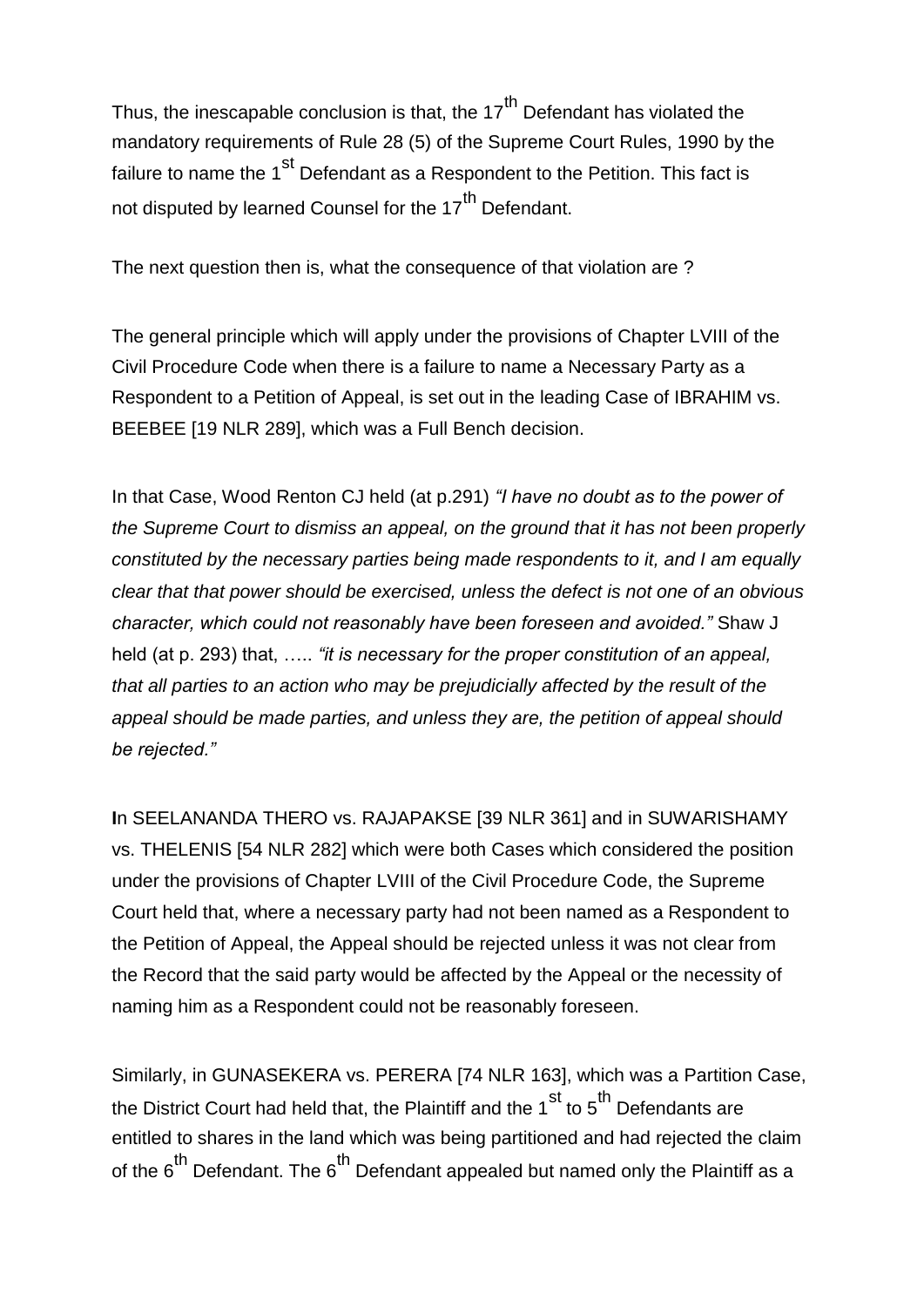Respondent to the Petition of Appeal. The Plaintiff raised a preliminary objection on the grounds of non-joinder of the  $1^{st}$  to  $5^{th}$  Defendants who were necessary parties since their interests would be adversely affected in the  $6<sup>th</sup>$  Defendant's Appeal succeeded. Thus, the facts in GUNASEKERA vs. PERERA are similar to the facts in the present Case.

H.N.G.Fernando C.J. upheld the preliminary objection and rejected the Appeal stating (at p.164), *" In the present appeal the 6th defendant has joined only the plaintiff as a respondent, although it is manifest that if the appeal were to succeed the interests of the 1st to the 5th defendants would be completely affected. The failure to join the 1st to the 5th defendants as respondents is a defect of an obvious character which should have been foreseen."*.

The above Cases were all decided under the provisions of Chapter LVIII of the Civil Procedure Code.

On 01<sup>st</sup> November 1978, this Court made the Supreme Court Rules, 1978 in the exercise of the power conferred upon this Court by Article 136 of the Constitution which was promulgated on 31<sup>st</sup> August 1978. Thenceforth, it is the Supreme Court Rules, 1978 which applied in respect of the procedure which had to be followed in Applications for Special Leave to Appeal, Applications for Leave to Appeal and the several other areas which are set out in therein.

In the often cited Case of IBRAHIM vs. NADARAJAH (*supra*) which was decided under the Supreme Court Rules, 1978, the Substituted Defendant-Respondent-Appellant filed a Petition in the Supreme Court seeking Leave to Appeal from an Order of the Court of Appeal. Special Leave to Appeal was granted by the Supreme Court. When the Appeal was taken up for argument, President"s Counsel appearing for the 1<sup>st</sup> Substituted Plaintiff-Appellant-Respondent submitted that, the Appeal should be dismissed since the Substituted Defendant-Respondent-Appellant had violated Rules 4 and 28 of the Supreme Court Rules, 1978 by the failure to make the 2<sup>nd</sup> Substituted Plaintiff-Appellant in the Court of Appeal, a Respondent in the Petition filed in the Supreme Court. It should be mentioned that, Rules 4 and 28 required that Applications of Special Leave to Appeal and Petitions of Appeal *"shall*"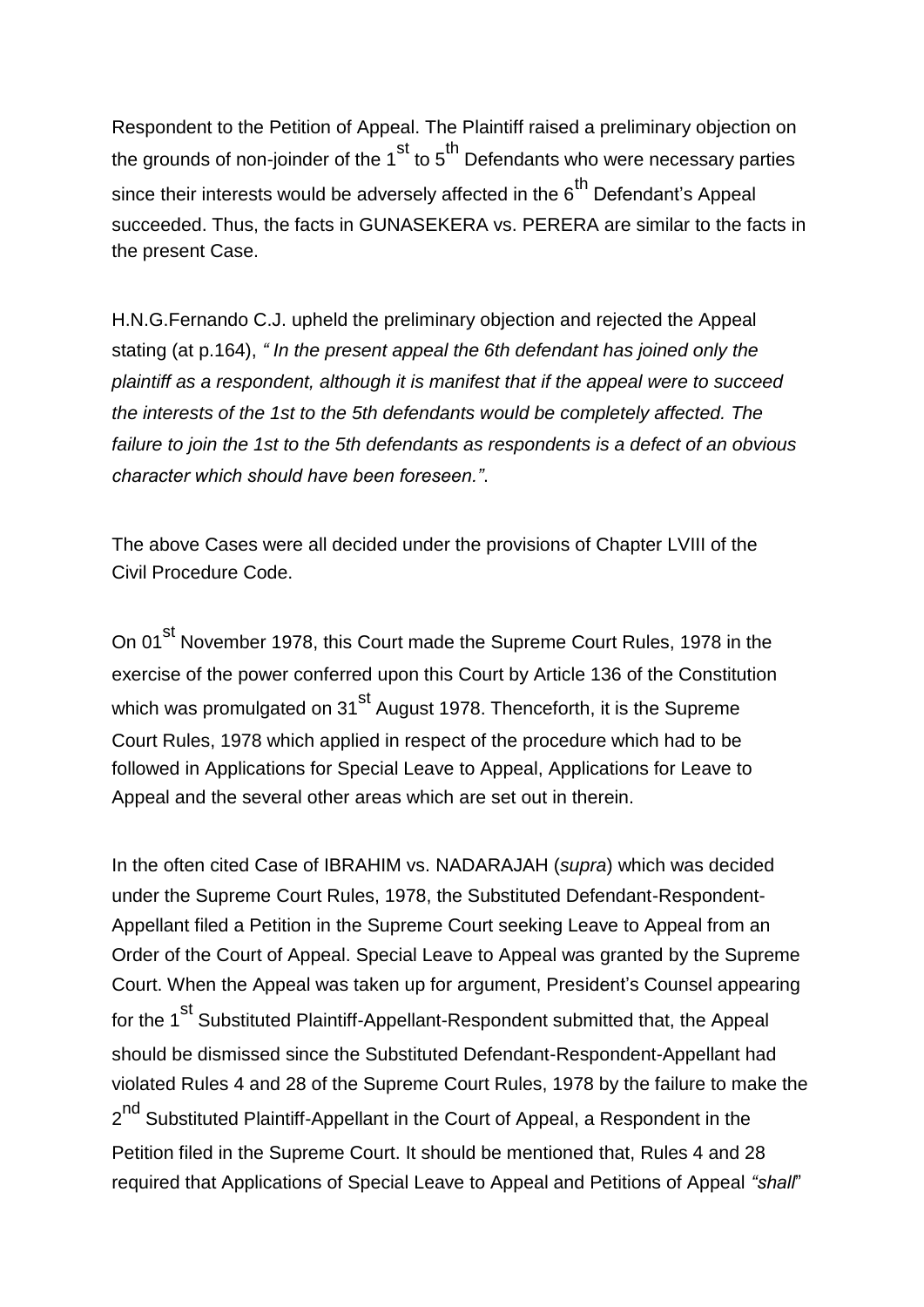name as Respondents all parties in whose favour the Judgment appealed against has been delivered or whose interests may be adversely affected by the success of the Appeal. This preliminary objection was upheld by the Supreme Court and the Appeal was rejected.

Dr.Amerasinghe J, with whom Dheeraratne J and Goonewardene J agreed, stated (at p. 133) that, *"…… a failure to comply with the requirements of Rules 4 and 28 of the Supreme Court is necessarily fatal. Those Rules are meant to ensure that all parties who may be prejudicially affected by the result of an appeal should be made parties. How else could justice between the parties be ensured ? It has always, therefore, been the law that that it is necessary for the proper constitution of an appeal that all parties who may be adversely affected by the result of the appeal should be made parties and, unless they are, the petition of appeal should be rejected."*.

The aforesaid Supreme Court Rules, 1978 governing Applications for `Special Leave to Appeal", Applications for `Leave to Appeal" and some other specified areas were revoked when, on 25<sup>th</sup> September 1990, this Court made the Supreme Court Rules, 1990 also in the exercise of the power conferred upon it by Article 136 of the Constitution. Therefore, from 25<sup>th</sup> September 1990 onwards, it is the Supreme Court Rules, 1990 which specify the procedure which has to be followed in Applications for "Special Leave to Appeal", Applications for "Leave to Appeal" and `Other Appeals" and the several other areas which are set out in therein.

The wording of Rule 28 (5) of the Supreme Court Rules, 1990 is similar to the wording of the corresponding Rule in the Supreme Court Rules, 1978 in terms of which the Supreme Court decided IBRAHIM vs. NADARAJAH (*supra*).

In SENANAYAKE vs. AG [2010 1 SLR 149] which was decided under the Supreme Court Rules, 1990, Dr. Bandaranayake J (as she then was) held that both Rule 4 of the Supreme Court Rules, 1990 which applied to Applications for `Special Leave to Appeal" and Rule 28 (5) of the Supreme Court Rules, 1990 which applies to `Other Appeals" require that all persons who may be adversely affected by the Appeal should be made parties. Her Ladyship went on to refer to Dr.Amerasinghe J"s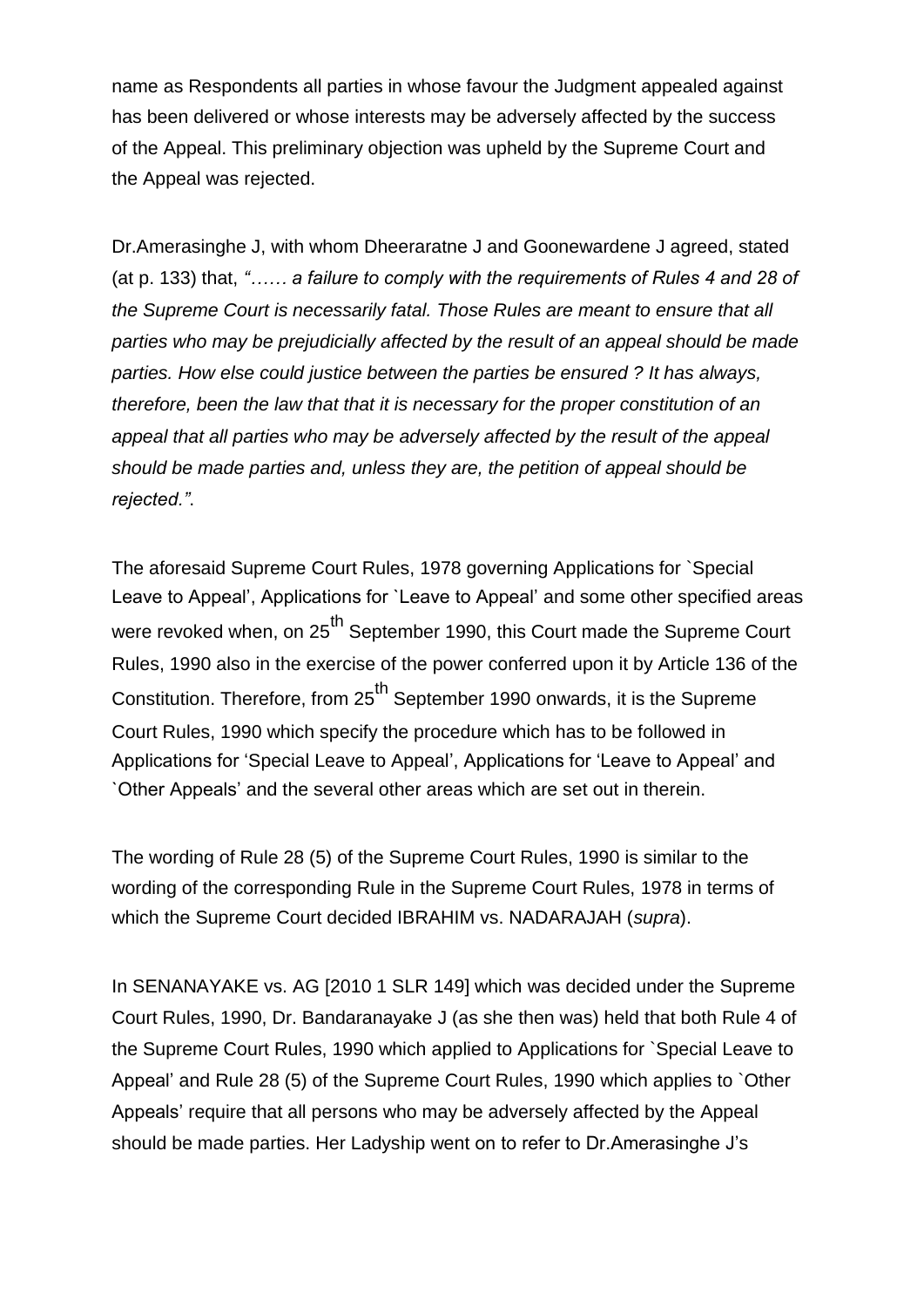aforesaid statement in IBRAHIM vs. NADARAJAH and held (at p.161) that, *"The totality of the aforementioned Rules indicate the necessity for all parties who may be adversely affected by the success or failure of the appeal to be made parties to the appeal"* and that, *"In terms of the Supreme Court Rules, for the purpose of proper constitution of an appeal, it is vital that all parties who may be adversely affected by the result of the appeal should be made parties"*.

Subsequently, in ILLANGAKOON vs. LENAWELA [SC HCCA LA 277/2011 (S.C. Minutes of 05<sup>th</sup> April 2013) Sripavan J (as His Lordship, the Chief Justice then was) referred to IBRAHIM vs. NADARAJAH (*supra)* and dismissed an Application for Leave to Appeal on the ground of non-compliance with Rule 28 (2) and Rule 28 (5) of the Supreme Court Rules, 1990.

His Lordship cited with approval, the words of Dr. Bandaranayake J (as she then was) in ATTANAYAKE vs. COMMISSIONER GENERAL OF ELECTIONS [ 2011 1 SLR 220] where Her Ladyship had explained (at p.233-234) ,*"Through a long line of cases decided by this Court, a clear principle has been enumerated that where there is non-compliance with a mandatory Rule, serious consideration should be given for such non-compliance as such non-compliance would lead to a serious erosion of well established Court procedure followed by our Courts throughout several decades."*.

In ATTANAYAKE vs. COMMISSIONER GENERAL OF ELECTIONS, Dr. Bandaranayake J (as she then was) has also stated (at p. 234), *"The Supreme Court Procedure laid down by way of Supreme Court Rules made under and in terms of the provisions of the Constitution cannot be easily disregarded as they have been made for the purpose of ensuring the smooth functioning of the legal machinery of this Court. When there are mandatory Rules that should be followed and when there are preliminary objections raised on non-compliance of such Rules, those objections cannot be taken as mere technical objections. As correctly referred to by Dr. Amerasinghe,J., in Fernando v Sybil Fernando and others, `Judges do not blindly devote themselves to procedures or ruthlessly sacrifice litigants to technicalities, although parties on the road to justice may choose to act recklessly'. If*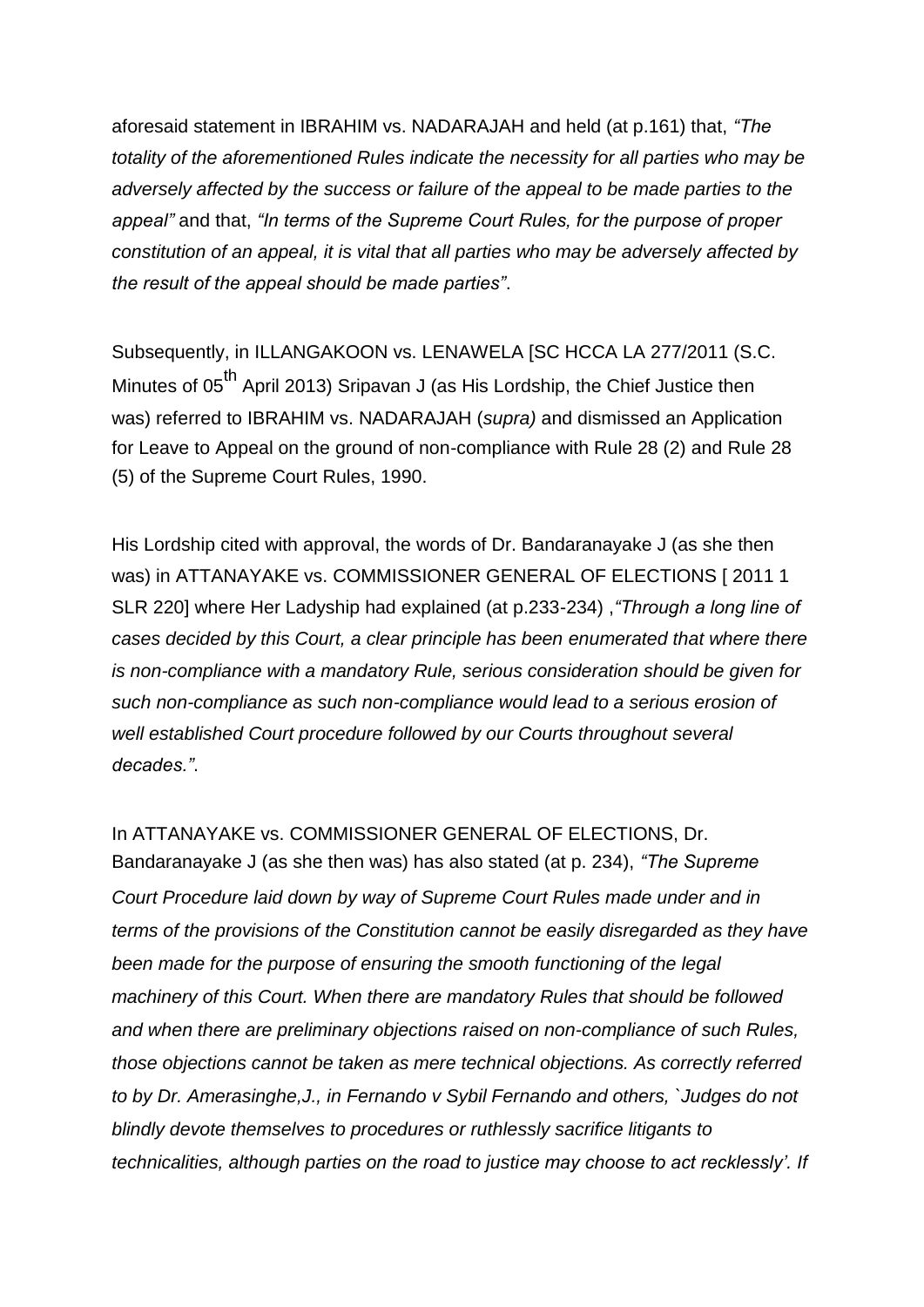*a party so decides to act recklessly it is needless to say that such a party would have to face the consequences which would follow in terms of the relevant provisions".*

SUDATH ROHANA vs. MOHAMED ZEENA (*supra)* is another recent decision where this Court reiterated the principle that, non-compliance with the mandatory requirements of the Supreme Court Rules, 1990 will usually render an Appeal liable to rejection. In that Case, Dr.Bandaranayake J (as she then was) rejected an Application on the grounds that, the Petitioner had violated Rule 28 (3) of the Supreme Court Rules which requires a Petitioner to tender Notices to the Registry of the Supreme Court with his Application for Leave to Appeal. Her Ladyship stated (at p.147) *"…… the failure to comply with Rule 28(3) of the Supreme Court Rules would necessarily be fatal".*

I have cited the above decisions, at some length, to illustrate the established rule that, all parties who may be adversely affected by an Appeal must be named as Respondents in the Petition of Appeal and be given due Notice in accordance with the Rules and that, a failure to do so, renders the Appeal liable to rejection.

To move to the present Case, it is clear from the above cited line of authority that, the  $17<sup>th</sup>$  Defendant's violation of the mandatory requirements of Rule 28 (5) of the Supreme Court Rules, 1990 by the failure to name the  $1<sup>st</sup>$  Defendant as a Respondent to the Petition, makes the 17<sup>th</sup> Defendant's Petition liable to rejection.

Learned Counsel for the  $17<sup>th</sup>$  Defendant has urged that, this Court should grant its indulgence to the 17<sup>th</sup> Defendant and excuse the aforesaid violation of Rule 28 (5) of the Supreme Court Rules, since, learned Counsel submits, the 1<sup>st</sup> Defendant was not named as a Respondent due to an *"oversight"* and the *"the mistake was not deliberate"*. While that may well be the cause of the violation of the rule, I do not think it can take away the operation of Rule 28 (5) against the 17<sup>th</sup> Defendant. Due compliance with the Supreme Court Rules, 1990 cannot be excused on the grounds that the failure to comply was unintentional.

Learned Counsel for the 17<sup>th</sup> Defendant also cites Section 759 (2) of the Civil Procedure Code which confers a discretion on Court to grant relief in the case of any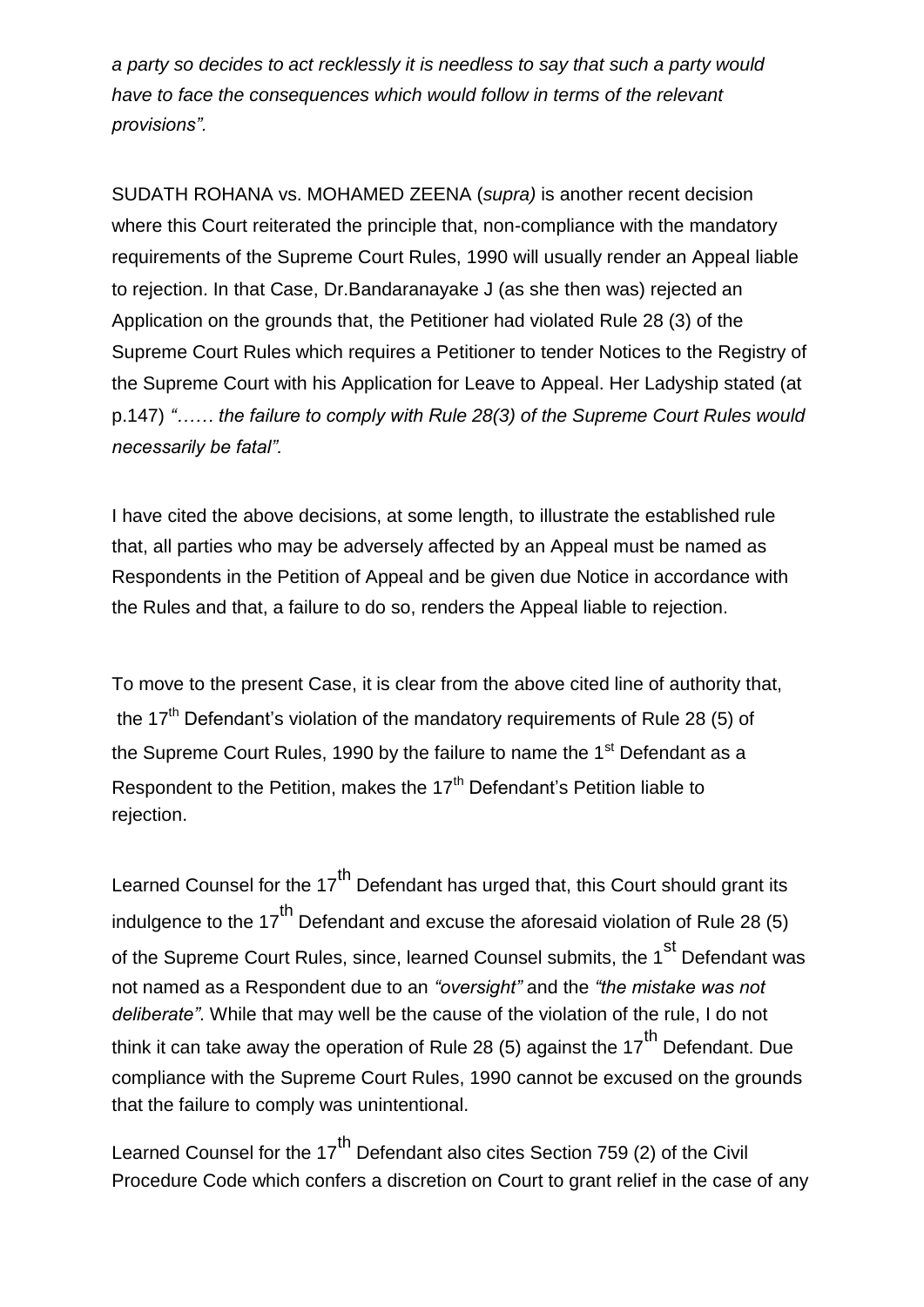mistake, omission or defect on the part of the appellant in complying with the requirements of the Civil Procedure Code with regard to the Petition of Appeal and Section 770 of the Civil Procedure Code which confers a discretion on Court to issue notice and add a party to the Action in the lower Court who has not been made a party to the Appeal. Counsel"s submission is that, notwithstanding the failure to comply with Rule 28 (5) of the Supreme Court Rules, 1990, Sections 759 (2) and Section 770 of the Civil Procedure Code vest this Court with the discretion to now issue Notice to the 1<sup>st</sup> Defendant and add her as a Party.

While such a submission regarding the exercise of the discretion vested in an Appellate Court by Sections 759 (2) and Section 770 of the Civil Procedure Code may have been made in the High Court of Civil Appeal in the original Appeal which was heard under and in terms of the provisions of Chapter LVIII of the Civil Procedure Code, it is not relevant in the present matter in this Court, since the preliminary objection is centered upon non-compliance with Rule 28 (5) of the Supreme Court Rules, 1990, to which Section 759 (2) and Section 770 in Chapter LVIII of the Civil Procedure Code do not apply.

In this regard, I would also add that, the decisions of JAYASEKERA vs. LAKMINI [2010 1 SLR 41] and WILSON vs. KUSUMAWATHIE [2015 B.A.L.J. Vol. XXI p.49] cited by learned Counsel for the  $17<sup>th</sup>$  Defendant in support of the aforesaid submission, deal with situations where the High Court of Civil Appeal applied Section 770 and Section 759 (2) of the Civil Procedure Code and not with situations where there was non-compliance, in this Court, with Rule 28 (5) of the Supreme Court Rules, 1990.

The decision of this Court in EDIRIWICKREMA vs. RATNASIRI [2013 B.A.L.J. Vol. XX p.4] which has also been cited by learned Counsel for the  $17<sup>th</sup>$  Defendant, deals with the question of whether objections based on non-compliance with Supreme Court Rules, 1990 can be sustained where the objections are raised very belatedly – in that case eight years after Special Leave to Appeal had been granted. The issue of belatedness does not arise for consideration in the present Case and, therefore, EDIRIWICKREMA vs.RATNASIRI does not assist the 17<sup>th</sup> Defendant.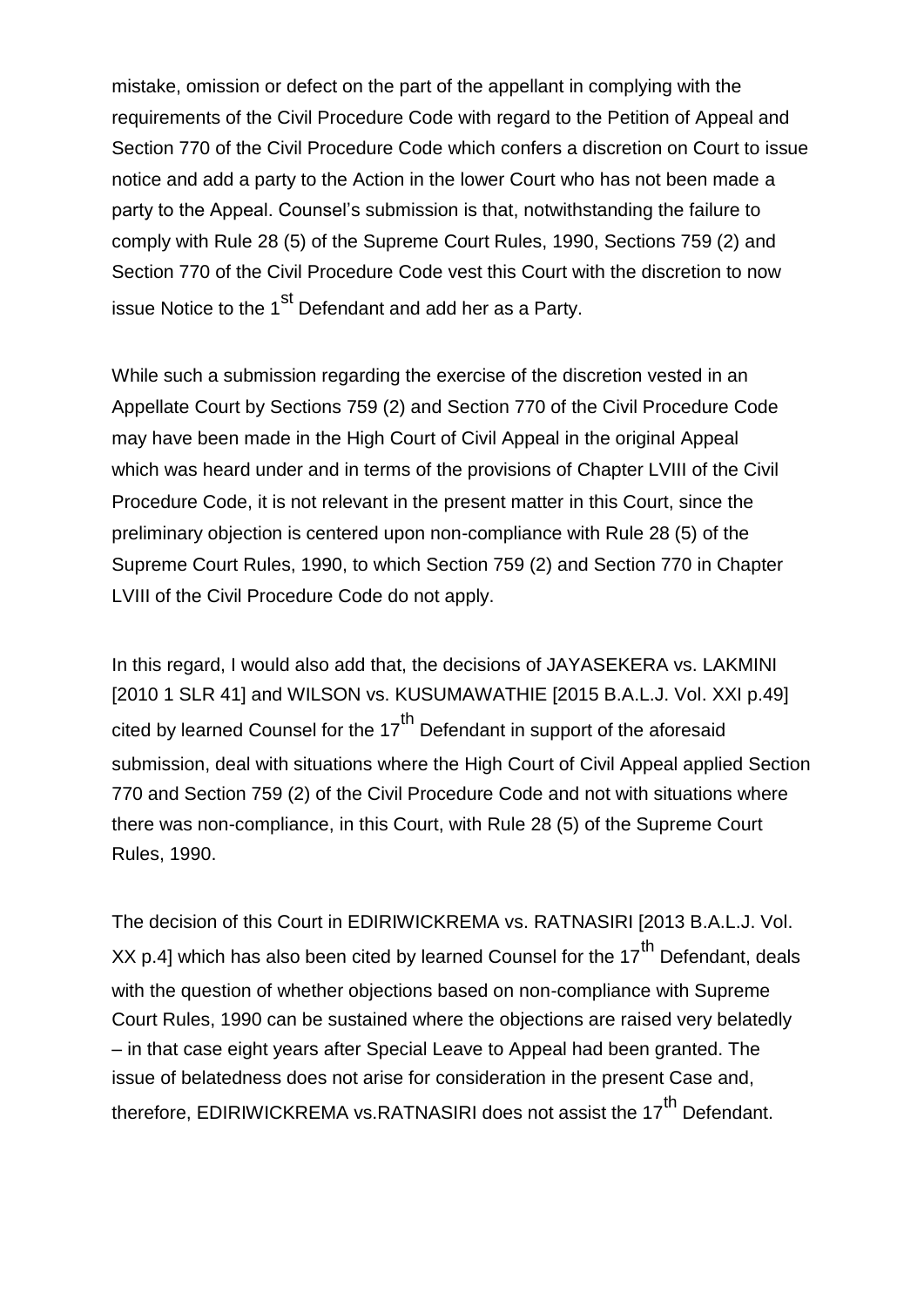Learned Counsel for the  $17<sup>th</sup>$  Defendant also submits that, since the  $17<sup>th</sup>$  Defendant's Application for Leave to Appeal has not been supported as yet, there is *"sufficient time to rectify the mistake by sending notices*" to the 1<sup>st</sup> Defendant. Counsel's submission is, in effect, that, the non-compliance with the requirements of Rule 28 (5) should be overlooked and notice should be issued since there is sufficient time to do so.

In support of this contention, Counsel has cited the recent decisions of LEELAWATHIE MENIKE vs. BANDARA [2015 BLR 97] and ELIAS vs. CADER [2011 2 BLR 375] which took the view that, the raising of technical objections should be discouraged in the cause of the proper dispensation of justice and that, wherever possible, it is preferable to decide a Case on its merits rather than upon technicalities. The facts in these two decisions are entirely different to the facts in the present Case and no parallels can be drawn with the present Case.

In any event, I do not think that, in the light of the facts of the present Case, the preliminary objection raised by the Plaintiff can be properly regarded as being a mere `technical objection".

In this regard, it has to be remembered that, the 1st Defendant was awarded substantial entitlements by the Judgments of the District Court and High Court which the 17<sup>th</sup> Defendant now seeks to set aside in her Application to this Court. If the 17<sup>th</sup> Defendant succeeds, the 1<sup>st</sup> Defendant will be substantially and irrevocably prejudiced. In these circumstances, it was necessary that, the 17<sup>th</sup> Defendant named the 1<sup>st</sup> Defendant as a Respondent to her Petition filed in this Court so that, the  $1<sup>st</sup>$  Defendant will be given the opportunity to be heard in opposition to the  $17<sup>th</sup>$ Defendant"s Application.

This is what is mandatorily required by Rule 28 (5) of the Supreme Court Rules, 1990. This Rule places an imperative burden and responsibility upon an Appellant or Petitioner to ensure that his Petition is presented in a manner which will ensure that, all those parties in the lower Courts who may be prejudiced if he succeeds in this Court, are named as Respondents and, thereby, are given an opportunity to be heard in opposition to his Appeal or Application to this Court.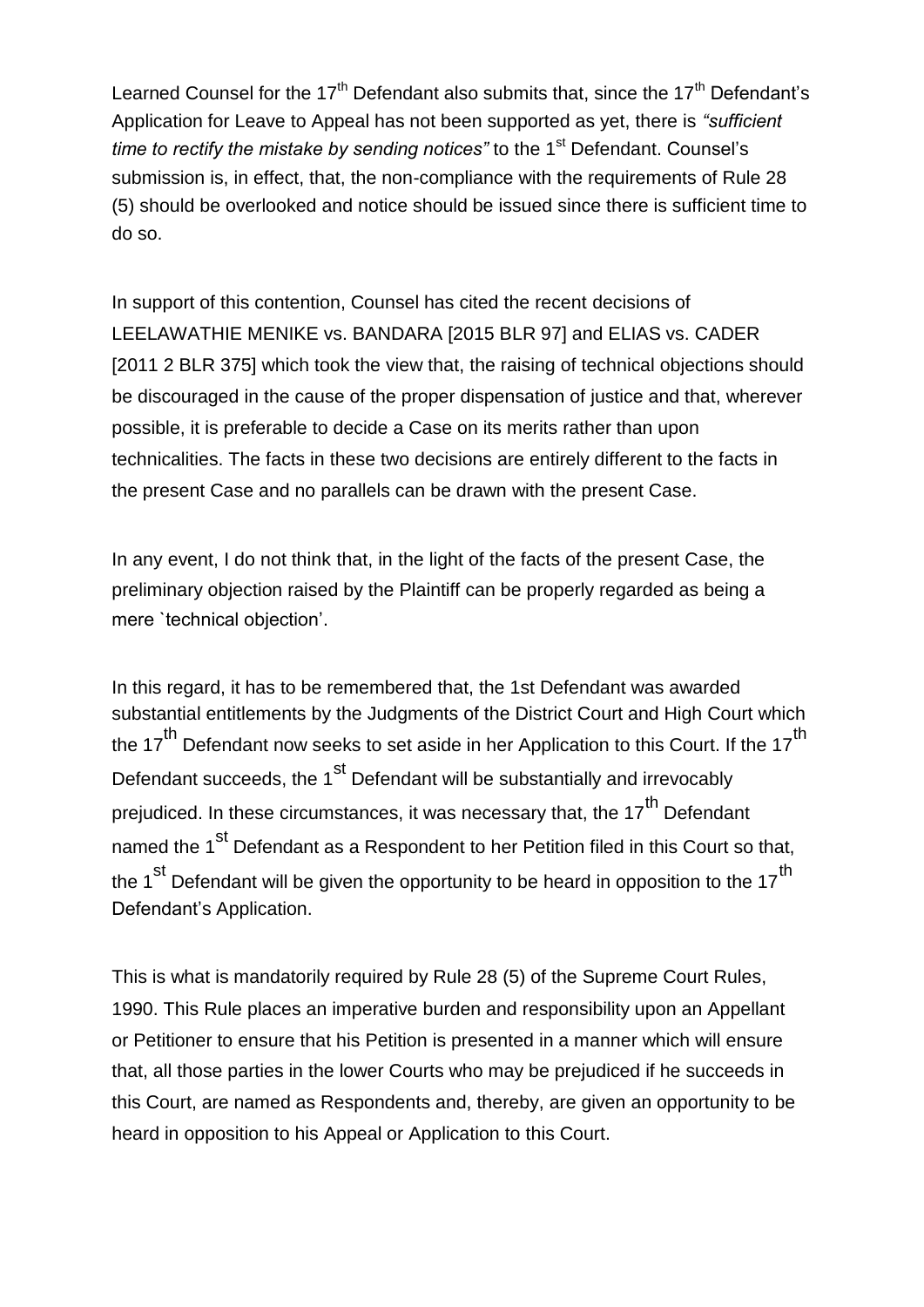Thus, it is evident that, Rule 28 (5) of the Supreme Court Rules, 1990 is an important provision of procedural law designed to ensure the due and proper dispensation of justice by this Court.

It should be kept in mind that, as Dr. Amerasinghe J explained in FERNANDO vs. SYBIL FERNANDO [1997 3 SLR 1 at p. 13] *"There is the substantive law and there is the procedural law. Procedural law is not secondary: The two branches are complementary. The maxim ubi jus, ibi remedium reflects the complementary character of civil procedure law. The two branches are also interdependent. Halsbury (ibid.) points out that the interplay between the two branches often conceals what is substantive and what is procedural. It is by procedure that the law is put into motion, and it is procedural law which puts life into substantive law, gives its remedy and effectiveness and brings it into being.".* More recently, in SUDATH ROHANA vs. MOHAMED ZEENA (*supra*) Dr, Bandaranayake J (as she then was) stated (at p.145) *"….. the procedural law breathes life into substantive law, sets it in motion, and functions side by side with substantive law".*

Rule 28 (5) of the Supreme Court Rules, 1990 is simply a crystallization into procedural law of the inviolable *audi alteram partem* requirement of the substantive law. Therefore, this rule must be complied with, must be enforced and violations of this rule will be liable to rigorous penalties.

It is for the above reasons that, our Courts have, for good reason as referred to above, regarded strict compliance with Rule 28 (5) and its equivalent in the Supreme Court Rules, 1978, as being mandatory and have rejected Appeals which do not comply with the Rule.

Thus, I am not inclined to accept the submission that, the preliminary objection raised by the Plaintiff is a mere `technical objection" which should be overlooked.

Before concluding, it is appropriate to briefly consider whether a failure to name a necessary party as a Respondent to a Petition of Appeal will always and invariably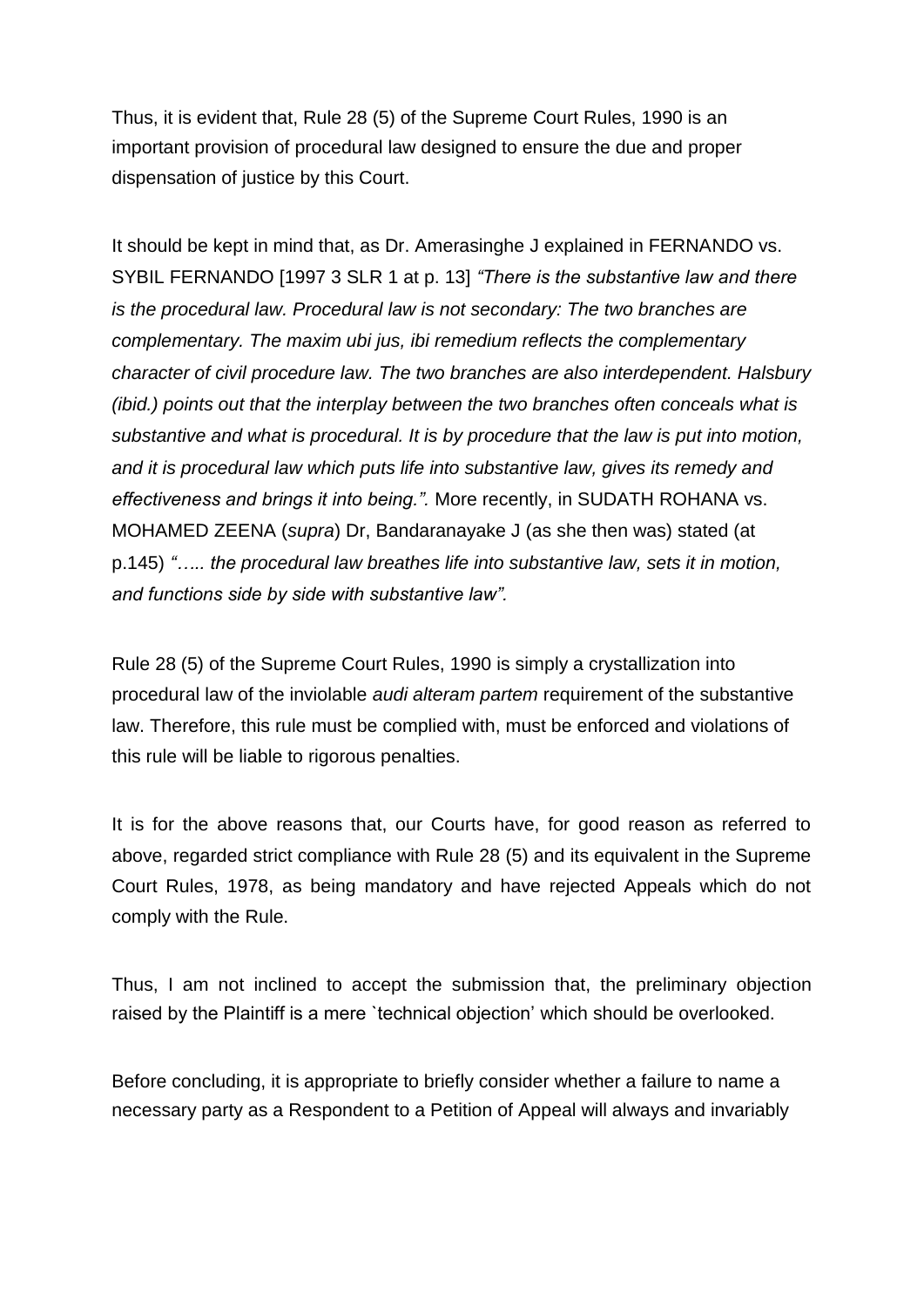result in the rejection of the Appeal due to non-compliance with Rule 28 (5) of the Supreme Court Rules, 1990.

In IBRAHIM vs. NADARAJAH (*supra)*, Dr.Amerasinghe J expressed his view (at p. 133) that, *"…… a failure to comply with the requirements of Rules 4 and 28 of the Supreme Court is necessarily fatal"* and later (at p.133-134) referred to the submission made by Counsel for the Petitioner that the Court should exercise its discretion and grant relief to the Petitioner under the provisions of Chapter LVIII of the Civil Procedure Code and set out the submission, in reply, of President"s

Counsel for the Respondent as: *"Mr. Samarasekera, P.C., however, submits that the Court no longer has that discretion under the prevailing laws and rules and that in any event there are no circumstances in this case warranting the granting of any indulgence."*. Dr. Amerasinghe J stated that, the Court agreed with aforesaid submission of President"s Counsel for the Respondent. However, the Judgment does not state that, Dr. Amerasinghe J was of the view that this Court was bereft of jurisdiction to exercise discretion and grant relief even in an instance where it was established that, the non-compliance with the Rule was caused by exceptional circumstances and without any fault on the part of the Appellant.

It is evident that, in IBRAHIM vs. NADARAJAH, there were no exceptional circumstances which could have been considered by the Court as, in the words of Dr. Amerasinghe J, *"warranting the granting of any indulgence"* by the Court. Thus, Dr. Amerasinghe J does not appear to have considered the specific question of whether indulgence could be granted where the non-compliance with the Supreme Court Rules, 1978 was due to exceptional circumstances where no fault, negligence or lack of diligence could be attributed to the Petitioner or Appellant. The more recent decisions of this Court in SENANAYAKE vs. AG and ILLANGAKOON vs. LENAWELA cited above which deal with Rule 28 (5) of the Supreme Court Rules, 1990 also do not appear to consider this specific question.

I am of the view that, while Rule 28 (5) of the Supreme Court Rules, 1990 places a mandatory duty on a Petitioner or Appellant to name all necessary parties as Respondents to his Petition and the failure to duly comply with this requirement will ordinarily result in the rejection of the Application or Appeal, there could be